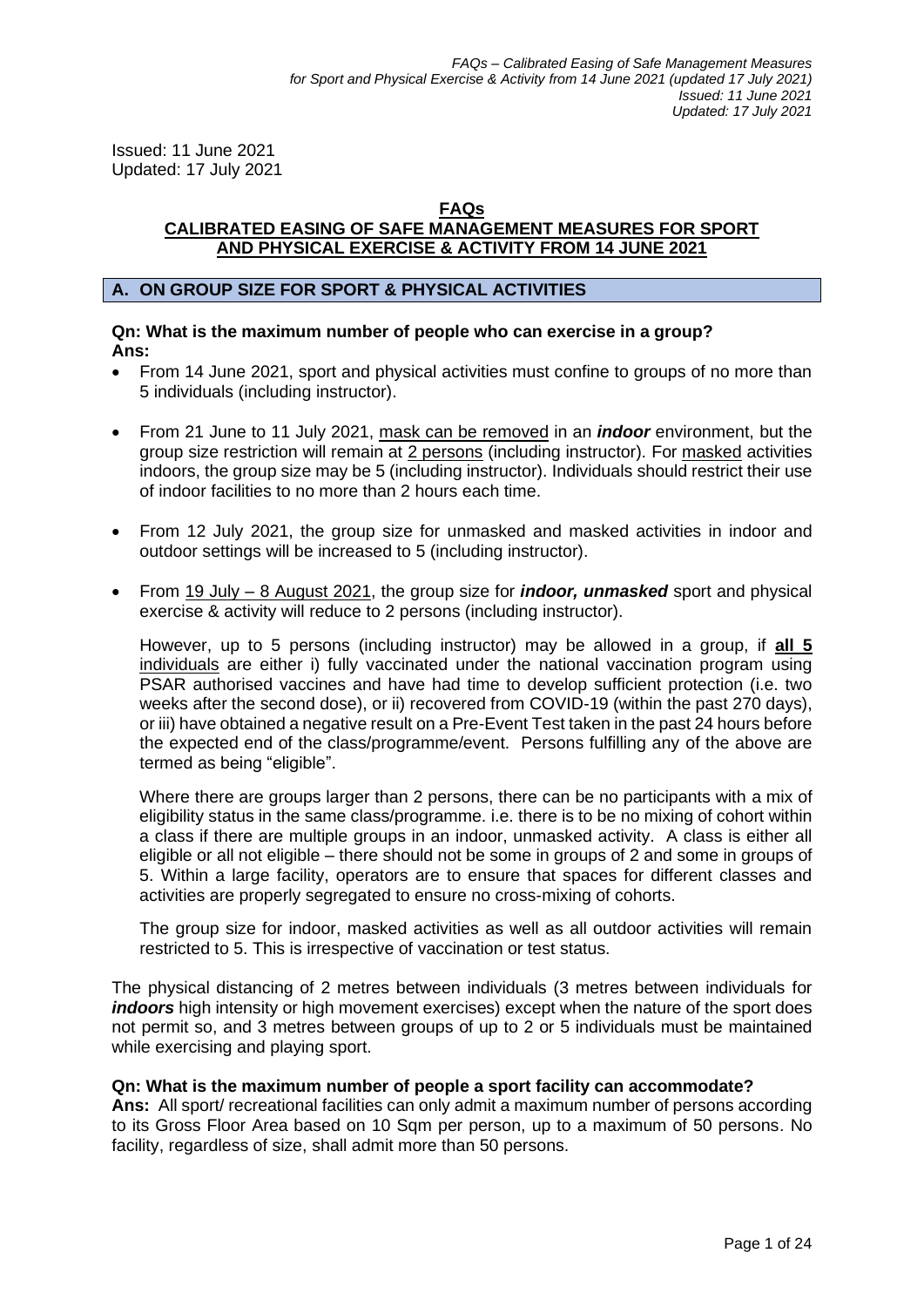However, large complexes or multi-function premises such as country clubs may treat different parts of their premises as separate facilities, provided that they are well separated by physical barriers such that intermingling is not possible.

### **Qn: Will I be allowed to play sports such as badminton, basketball and table tennis? Ans:**

- From 14 June, you are allowed to play sports in a group of no more than 5 persons.
- If you are playing sports *indoors,* between 14 to 20 June, you will need to be masked-up for the entire duration of play and not to remove it. From 21 June to 11 July, you can remove your mask when you are playing sports *indoors,* but the group size restriction will remain at 2 persons (including instructor). For masked activities indoors, the group size may be 5 (including instructor). Individuals should restrict their use of indoor facilities to no more than 2 hours each time.

If you are playing sports *outdoors* with your mask up/mask down, you can do so in a group of 5 (including instructor).

- From 12 July 2021, the group size for unmasked and masked activities in indoor and outdoor settings will be increased to 5 (including instructor). While multiple groups of 5 (including instructor/coach) remain allowable up to 50 participants or the capacity limit of the venue, whichever is lower, there shall be clear segregation between groups and no cross-mixing or cross-playing in any form of modified formats between groups. Examples of permissible play formats are those that are within the same group of 5 such as 2v2 or 3v2. More information on the SMMs can be found in in [Sport Singapore's guidance on 8](https://www.sportsingapore.gov.sg/Newsroom/Media-Releases) [July 2021.](https://www.sportsingapore.gov.sg/Newsroom/Media-Releases)
- From 19 July to 8 August 2021, in an *indoor unmasked* environment, each match is capped at 2 persons (e.g. 1v1) or 5 persons (such as 2v2 or 2v3) if all individuals in the group have eligible status<sup>1</sup>. There can be no mixing of eligible and not eligible participants in the activity. Organisers offering events solely for individuals with eligible status are advised to prominently display signages to indicate that the activities are "for vaccinated / tested persons only".

In addition, there shall be clear segregation between groups and no cross-mixing or crossplaying in any form of modified formats between groups. More information on the SMMs can be found in in [Sport Singapore's guidance on 17 July 2021.](https://www.sportsingapore.gov.sg/Newsroom/Media-Releases)

# **B. ON CHILDREN & YOUTH-CENTRIC CLASSES / PROGRAMMES**

## **Qn: I run sport classes for youths and children under 18 years old. Can I resume these classes?**

**Ans:** Classes for this age group can resume as follows:

• From 14 to 20 June 2021, only *outdoor* sport / physical activity programmes may be conducted for up to 1 group of 5 participants in total. If the activity is strenuous, masks can be taken off, but will have to be put on immediately after the end of the activity.

*<sup>1</sup> An individual is eligible if he/she has either i) been vaccinated under the national vaccination program using PSAR authorised vaccines and have had time to develop sufficient protection (i.e. two weeks after the second dose), ii) recovered from COVID-19, or iii) obtained a negative result on a Pre-Event Test taken in the past 24 hours before the expected end of the event.*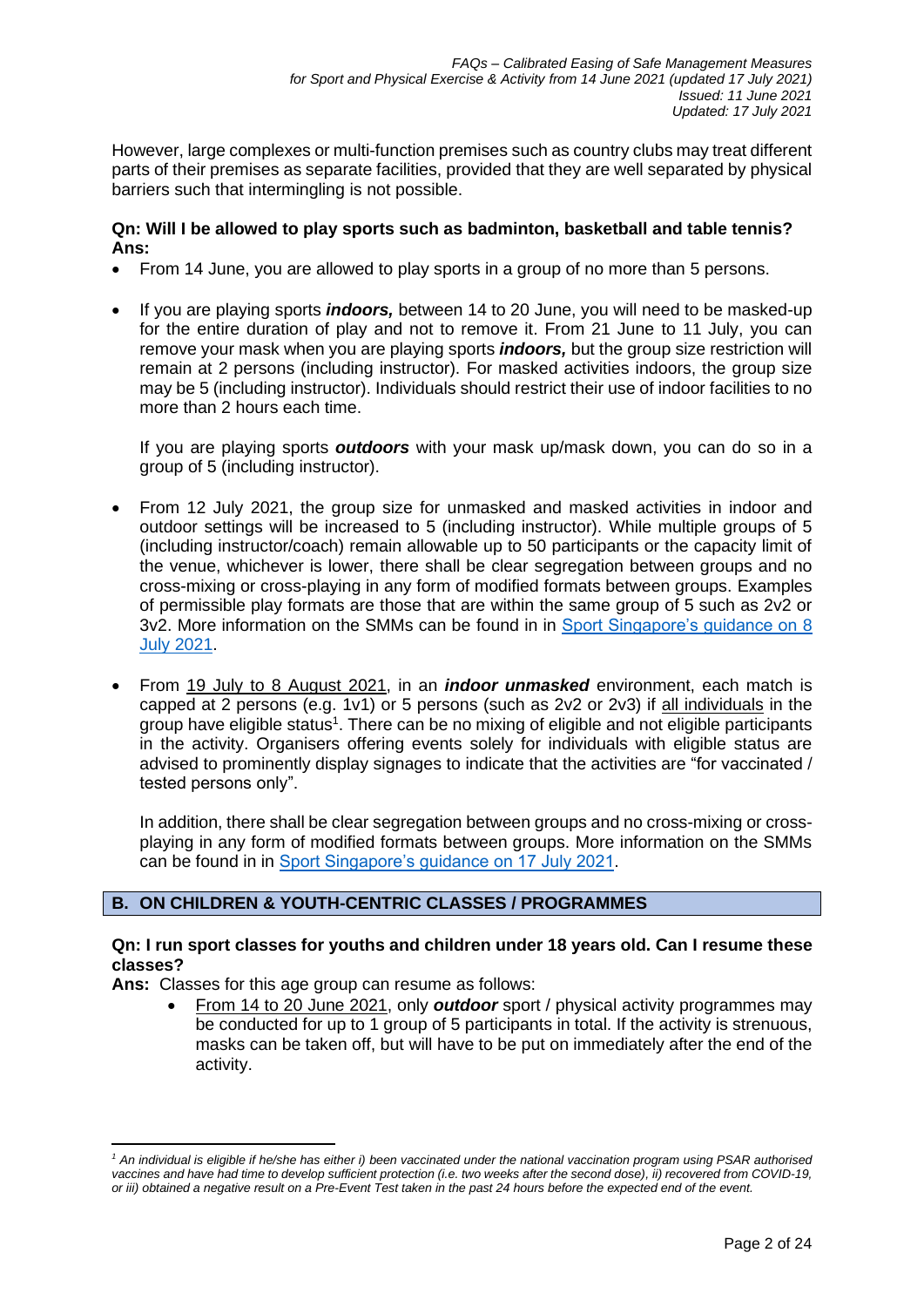• From 21 June to 11 July 2021, the following are permissible:

#### *Indoors*

- $\circ$  Masked activities (low intensity) in groups of 5 (including instructor), up to 30 participants or the capacity limit of the venue
- $\circ$  Unmasked activities (high intensity) allowed in groups of 2 (including instructor), up to 30 participants or the capacity limit of the venue

#### *Outdoors*

- $\circ$  Groups of 5 (including instructor), up to 30 participants or the capacity limit of the venue, whichever is lower for unmasked / masked activities
- From 12 July 2021, the group size for unmasked and masked activities in indoor and outdoor settings will be increased to 5 (including instructor). Multiple groups of 5 (including instructor/coach) remain allowable up to 50 participants or the capacity limit of the venue, whichever is lower.
- From 19 July to 8 August 2021, measures for youths and children 18 years and under follows the prevailing national posture i.e. multiple groups of 2 or up to  $5<sup>2</sup>$ (including instructor/coach) remain allowable up to 30 participants or the capacity limit of the venue, whichever is lower, for *indoor unmasked* activities.

For *masked indoor* activities, and *masked/unmasked outdoor* activities, multiple groups of up to 5 (including instructor/coach) remain allowable up to 50 participants or the capacity limit of the venue, whichever is lower.

### **Qn: I run a yoga class for children below 7 years old. Do my young participants need to don masks?**

**Ans:** Children under 6 years old are not required by law to wear mask, but it would be good practice for them to do so where possible.

### **C. ON SPORT & PHYSICAL ACTIVITIES IN INDOOR SPORT & RECREATIONAL FACILITIES**

### **Qn: What sport and physical activities are allowed indoors? Ans:**

- Between 8 May to 20 June, only low intensity sport and physical activities with masks on at all times are allowed in indoor sport & recreation facilities. The activity has to cease immediately, if any participant removes his or her mask.
- From 21 June to 11 July 2021, unmasked activities can only be in groups of 2 (including instructor), up to 30 participants or the capacity limit of the venue. For masked activities indoors, the group size may be 5 (including instructor). Individuals should restrict their use of indoor facilities to no more than 2 hours each time. Common equipment may also be provided for use by participants<sup>3</sup>. Gyms, studios, climbing walls and other indoor facilities may resume normal operations subject to prevailing SMMs in [Sport Singapore's guidance](https://www.sportsingapore.gov.sg/Newsroom/Media-Releases)  on 18 [June 2021.](https://www.sportsingapore.gov.sg/Newsroom/Media-Releases)

*<sup>2</sup> Groups of 5 unmasked persons are allowable indoors only if all individuals in the group are eligible persons. An individual is eligible if he/she has either i) been vaccinated under the national vaccination program using PSAR authorised vaccines and have had time to develop sufficient protection (i.e. two weeks after the second dose), ii) recovered from COVID-19, or iii) obtained a negative result on a Pre-Event Test taken in the past 24 hours before the expected end of the event.* 

*<sup>3</sup> A physical distancing of 3 metres between individuals should be observed for indoors high intensity or high movement exercise classes unless the nature of activity requires the distance to be shortened. The restriction against common equipment indoors imposed since 8 May 2021 will be rescinded from 21 June 2021.*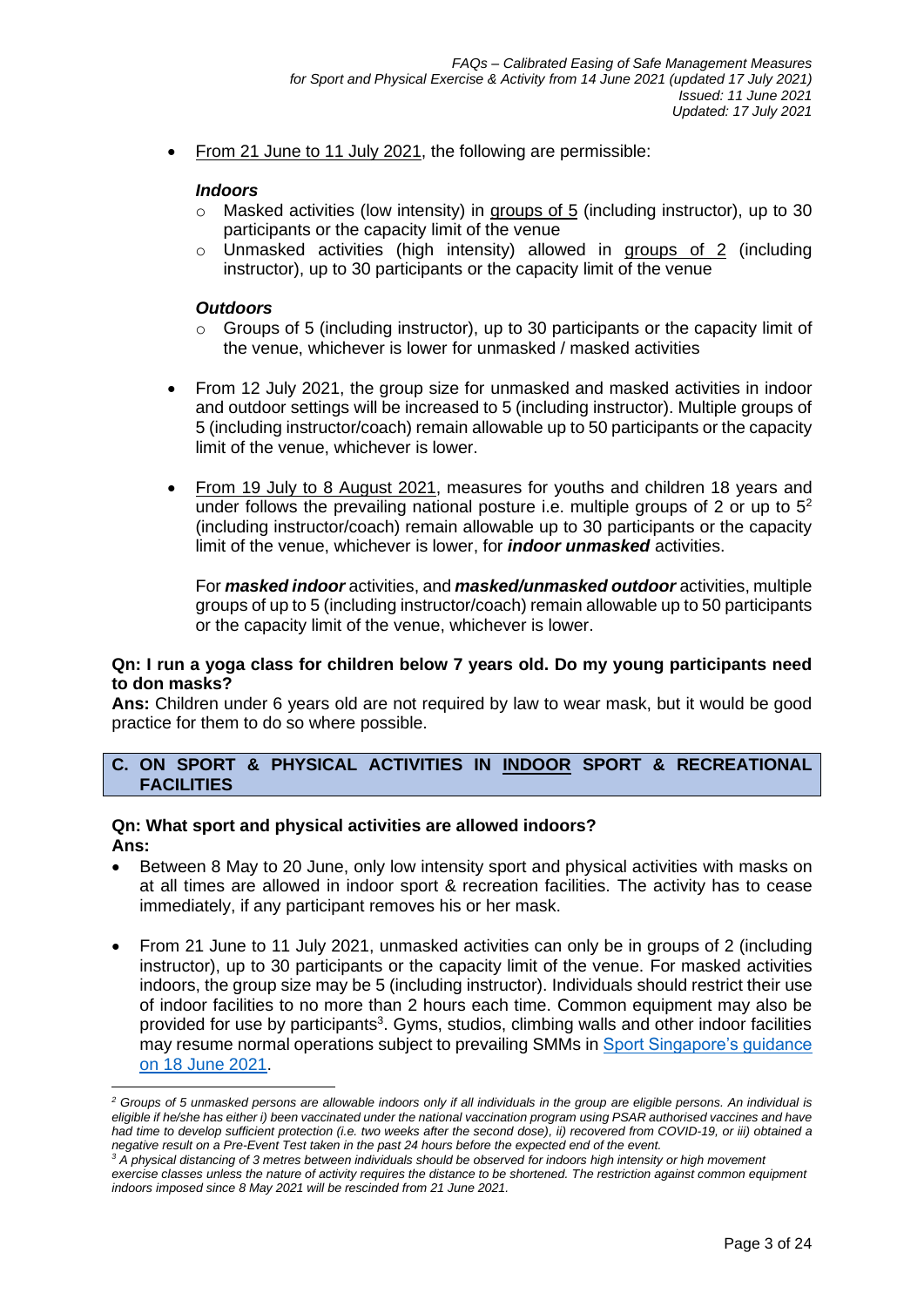• From 12 July 2021, the group size for unmasked and masked activities in indoor settings will be increased to 5 (including instructor). Multiple groups of 5 (including instructor/coach) remain allowable up to 50 participants or the capacity limit of the venue, whichever is lower. Individuals should restrict their use of indoor facilities to no more than 2 hours each time. Common equipment may also be provided for use by participants<sup>4</sup>. Gyms, studios, climbing walls and other indoor facilities may resume normal operations subject to prevailing SMMs in [Sport Singapore's guidance on 8](https://www.sportsingapore.gov.sg/Newsroom/Media-Releases) July 2021.

From 19 July to 8 August 2021, multiple groups of 2 or up to 5<sup>5</sup> (including instructor/coach) remain allowable up to 30 participants or the capacity limit of the venue, whichever is lower, for *indoor unmasked* activities. There can be no mixing of eligible and not eligible participants in the same class/programme. i.e. a class is either all eligible or all not eligible – there should not be some in groups of 2 and some in groups of 5. Within a large facility, operators are to ensure that spaces for different classes and activities are properly segregated to ensure no cross-mixing of cohorts.

Organisers offering programmes/classes solely for eligible individuals are advised to prominently display signages to indicate that activities are "for vaccinated / tested persons only".

For *masked indoor* activities, multiple groups of up to 5 (including instructor/coach) remain allowable up to 50 participants or the capacity limit of the venue, whichever is lower.

In addition, all indoor premises should refer to the latest guidance on improving ventilation and indoor air quality in buildings amid the COVID-19 situation, available at: [https://go.gov.sg/bca](https://go.gov.sg/bca-circular-improving-ventilation-iaq)[circular-improving-ventilation-iaq](https://go.gov.sg/bca-circular-improving-ventilation-iaq)

#### **Qn: I run a gym. When can I resume operations? Ans:**

- Between 8 May to 20 June, indoor facilities such as gyms can continue to operate as long as they offer low intensity, masked activities and do not provide common equipment to participants.
- From 21 June to 11 July 2021, unmasked (high-intensity) activities can only be in groups of 2 (including instructor), up to 30 participants or the capacity limit of the venue. For masked (low-intensity) activities indoors, the group size may be 5 (including instructor). Common equipment may also be provided for use by participants<sup>6</sup>. Gyms, studios, climbing walls and other indoor facilities may resume normal operations subject to prevailing SMMs in [Sport Singapore's guidance on 18 June 2021.](https://www.sportsingapore.gov.sg/Newsroom/Media-Releases)
- From 12 July 2021, the group size for unmasked activities indoors will be increased to 5 (including instructor). Multiple groups of 5 (including instructor/coach) remain allowable up to 50 participants or the capacity limit of the venue, whichever is lower. Individuals should restrict their use of indoor facilities to no more than 2 hours each time. Common equipment

*<sup>4</sup> A physical distancing of 3 metres between individuals should be observed for indoors high intensity or high movement exercise classes unless the nature of activity requires the distance to be shortened. The restriction against common equipment indoors imposed since 8 May 2021 will be rescinded from 21 June 2021.*

*<sup>5</sup> Groups of 5 unmasked persons are allowable indoors only if all individuals in the group are eligible persons. An individual is eligible if he/she has either i) been vaccinated under the national vaccination program using PSAR authorised vaccines and have had time to develop sufficient protection (i.e. two weeks after the second dose), ii) recovered from COVID-19, or iii) obtained a negative result on a Pre-Event Test taken in the past 24 hours before the expected end of the event.* 

<sup>6</sup> *A physical distancing of 3 metres between individuals should be observed for indoors high intensity or high movement exercise classes unless the nature of activity requires the distance to be shortened. The restriction against common equipment indoors imposed since 8 May 2021 will be rescinded from 21 June 2021.*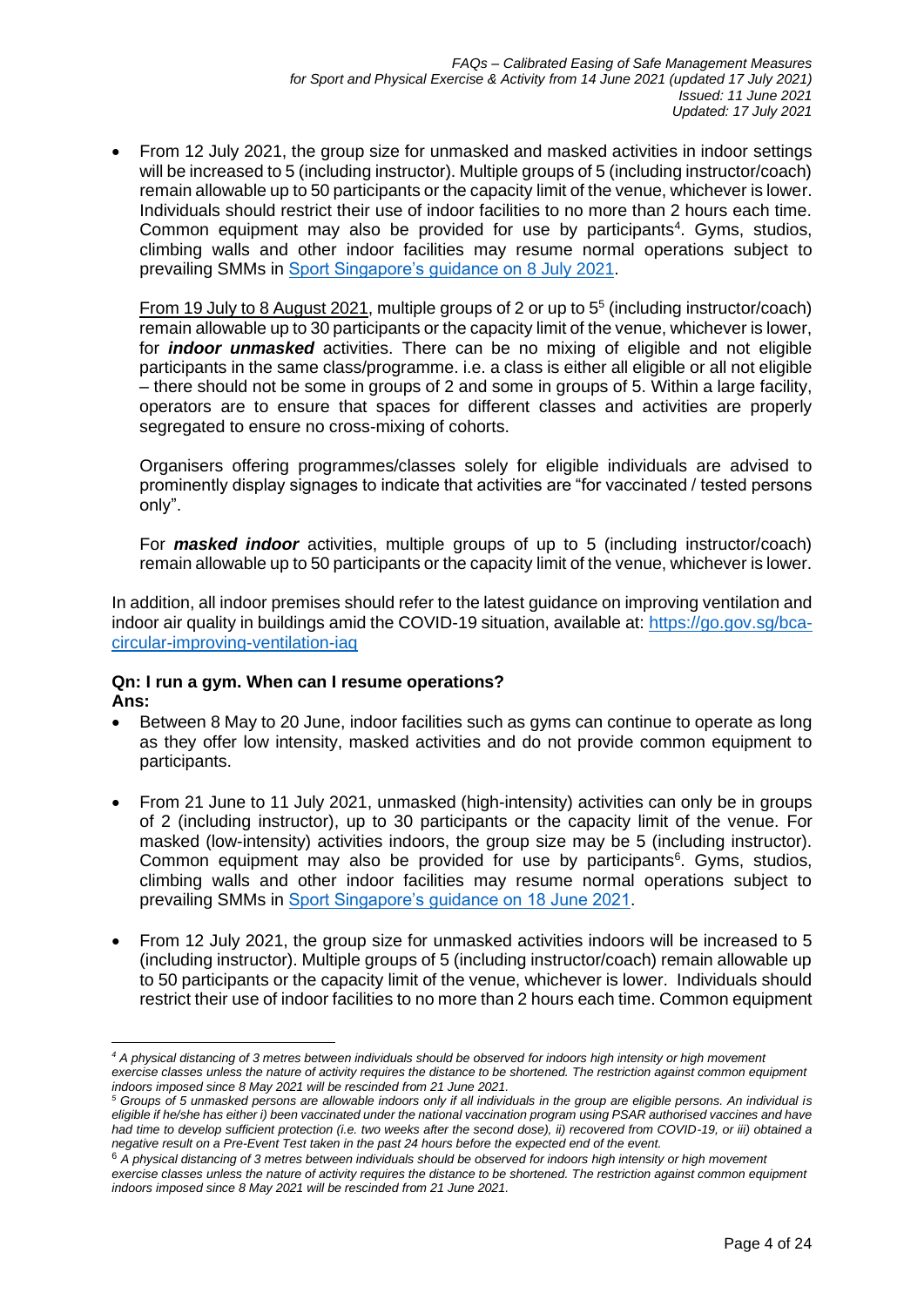may also be provided for use by participants<sup>7</sup>. Gyms, studios, climbing walls and other indoor facilities may resume normal operations subject to prevailing SMMs in [Sport](https://www.sportsingapore.gov.sg/Newsroom/Media-Releases)  [Singapore's guidance on 8 July 2021.](https://www.sportsingapore.gov.sg/Newsroom/Media-Releases)

From 19 July to 8 August 2021, multiple groups of 2 or up to 5<sup>8</sup> (including instructor/coach) remain allowable up to 30 participants or the capacity limit of the venue, whichever is lower, for *indoor unmasked* activities. There can be no mixing of eligible and not eligible participants in the same class/programme. i.e. a class is either all eligible or all not eligible – there should not be some in groups of 2 and some in groups of 5. Within a large facility, operators are to ensure that spaces for different classes and activities are properly segregated to ensure no cross-mixing of cohorts.

Organisers offering programmes/classes solely for eligible individuals are advised to prominently display signages to indicate that activities are "for vaccinated / tested persons only".

For *masked indoor* activities, multiple groups of up to 5 (including instructor/coach) remain allowable up to 50 participants or the capacity limit of the venue, whichever is lower.

In addition, all indoor premises should refer to the latest guidance on improving ventilation and indoor air quality in buildings amid the COVID-19 situation, available at: [https://go.gov.sg/bca](https://go.gov.sg/bca-circular-improving-ventilation-iaq)[circular-improving-ventilation-iaq](https://go.gov.sg/bca-circular-improving-ventilation-iaq)

### **Qn: I run a private sport academy (e.g. gymnastics, martial arts, combat sports)** *in an indoor setting similar to a studio***. When can I reopen?**

**Ans:** Between 8 May to 20 June, if the activities being offered are modified as per the guidance below and you have factored in the reduced group size and facility capacity, as well as enhanced measures as per **Annex in the Sport Singapore guidance**, you can still operate. These apply to activities such as TKD, MMA, Muay Thai, BJJ, Fencing, Judo, Boxing and other similar activities.

The private sport academies that continue to open must:

- Modify their activities to minimise contact as much as possible. Keep total grappling time to no more than 15 minutes in total per session.
- Ensure that their participants and instructors are masked on at all times, refraining from conducting activities that are strenuous to the point that they feel the need to remove their masks.
- Not provide common equipment such as punching pads, bags, dummies, use of boxing ring, etc, where fomite transmission risk is high.
- Not offer weight, strength or resistance training or cardio training of any form, and/or provide equipment for such training, such that they become strenuous activities.
- Keep to cohorting to limit the extent of any contact tracing.

From 21 June 2021:

Unmasked (high-intensity) activities can only be in groups of 2 (including instructor), up to 30 participants or the capacity limit of the venue. If activity comprises grappling, operators are urged to keep total grappling time to no more than 15 minutes in total per session.

*<sup>7</sup> A physical distancing of 3 metres between individuals should be observed for indoors high intensity or high movement exercise classes unless the nature of activity requires the distance to be shortened. The restriction against common equipment indoors imposed since 8 May 2021 will be rescinded from 21 June 2021.*

*<sup>8</sup> Groups of 5 unmasked persons are allowable indoors only if all individuals in the group are eligible persons. An individual is eligible if he/she has either i) been vaccinated under the national vaccination program using PSAR authorised vaccines and have had time to develop sufficient protection (i.e. two weeks after the second dose), ii) recovered from COVID-19, or iii) obtained a negative result on a Pre-Event Test taken in the past 24 hours before the expected end of the event.*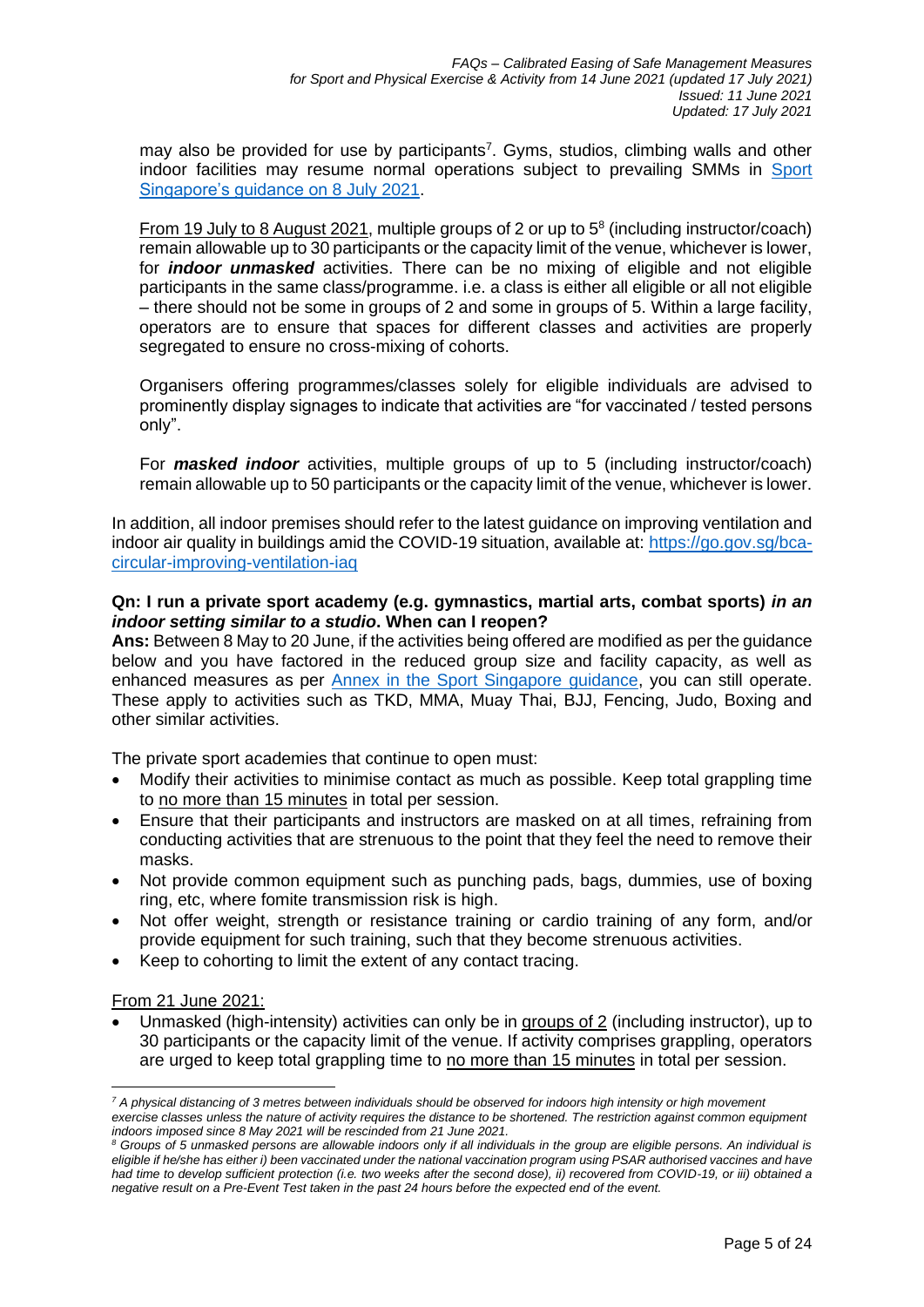- Common equipment may also be provided for use by participants<sup>9</sup>. Gyms, studios, climbing walls and other indoor facilities may resume normal operations subject to prevailing SMMs in [Sport Singapore's guidance on 18 June 2021.](https://www.sportsingapore.gov.sg/Newsroom/Media-Releases)
- For masked (low-intensity) activities indoors, the group size may be 5 (including instructor).

From 12 July 2021:

- The group size for unmasked activities indoors will be increased to 5 (including instructor). Multiple groups of 5 (including instructor/coach) remain allowable up to 50 participants or the capacity limit of the venue, whichever is lower.
- If activity comprises grappling, operators are urged to keep total grappling time to no more than 15 minutes in total per session.
- Common equipment may also be provided for use by participants<sup>10</sup>. Gyms, studios, climbing walls and other indoor facilities may resume normal operations subject to prevailing SMMs in [Sport Singapore's guidance on 8 July 2021.](https://www.sportsingapore.gov.sg/Newsroom/Media-Releases)

#### From 19 July to 8 August 2021:

Multiple groups of 2 or up to 5<sup>11</sup> (including instructor/coach) remain allowable up to 30 participants or the capacity limit of the venue, whichever is lower, for *indoor unmasked* activities. There can be no mixing of eligible and not eligible participants in the same class/programme. i.e. a class is either all eligible or all not eligible – there should not be some in groups of 2 and some in groups of 5. Within a large facility, operators are to ensure that spaces for different classes and activities are properly segregated to ensure no crossmixing of cohorts.

Organisers offering programmes/classes solely for eligible individuals are advised to prominently display signages to indicate that activities are "for vaccinated / tested persons only".

For *masked indoor* activities, multiple groups of up to 5 (including instructor/coach) remain allowable up to 50 participants or the capacity limit of the venue, whichever is lower.

- If activity comprises grappling, operators are urged to keep total grappling time to no more than 15 minutes in total per session.
- Common equipment may also be provided for use by participants<sup>12</sup>. For more information on SMMs, refer to [Sport Singapore's guidance on 17](https://www.sportsingapore.gov.sg/Newsroom/Media-Releases) July 2021.

In addition, all indoor premises should refer to the latest guidance on improving ventilation and indoor air quality in buildings amid the COVID-19 situation, available at: [https://go.gov.sg/bca](https://go.gov.sg/bca-circular-improving-ventilation-iaq)[circular-improving-ventilation-iaq](https://go.gov.sg/bca-circular-improving-ventilation-iaq)

*<sup>9</sup> A physical distancing of 3 metres between individuals should be observed for indoors high intensity or high movement exercise classes unless the nature of activity requires the distance to be shortened. The restriction against common equipment indoors imposed since 8 May 2021 will be rescinded from 21 June 2021.*

*<sup>10</sup> A physical distancing of 3 metres between individuals should be observed for indoors high intensity or high movement exercise classes unless the nature of activity requires the distance to be shortened. The restriction against common equipment indoors imposed since 8 May 2021 will be rescinded from 21 June 2021.*

*<sup>11</sup> Groups of 5 unmasked persons are allowable indoors only if all individuals in the group are eligible persons. An individual is eligible if he/she has either i) been vaccinated under the national vaccination program using PSAR authorised vaccines and have had time to develop sufficient protection (i.e. two weeks after the second dose), ii) recovered from COVID-19, or iii) obtained a negative result on a Pre-Event Test taken in the past 24 hours before the expected end of the event.* 

*<sup>12</sup> A physical distancing of 3 metres between individuals should be observed for indoors high intensity or high movement exercise classes unless the nature of activity requires the distance to be shortened. The restriction against common equipment indoors imposed since 8 May 2021 will be rescinded from 21 June 2021.*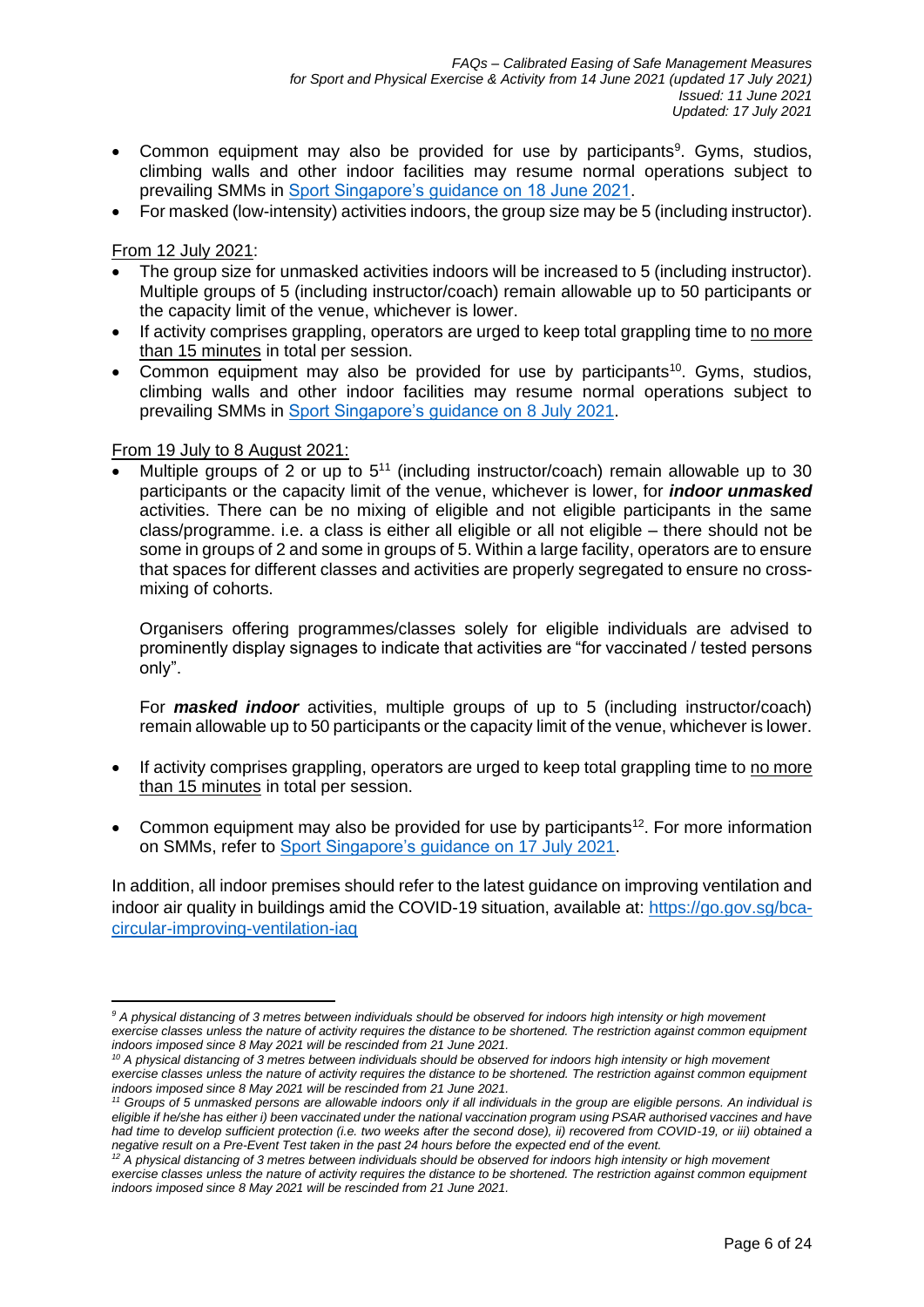# **Qn: Are sports such as table tennis, basketball, badminton and volleyball allowed indoors?**

## **Ans:**

- Between 8 May to 20 June, all indoor activities have to be changed to low intensity with masks on in a group of no more than 2 persons (till 13 June) / no more than 5 persons (from 14 June). While practice drills may still be possible, competitive sports will typically be high intensity and if allowed to proceed would put participants at risk of flouting the law. Therefore, we advise venue operators to ensure that competitive sports do not take place and masks are worn at all times.
- From 21 June to 11 July 2021, unmasked (high-intensity) activities can only be in groups of 2 (including instructor), up to 30 participants or the capacity limit of the venue. For masked (low-intensity) activities indoors, the group size may be 5 (including instructor). Common equipment may also be provided for use by participants<sup>13</sup>. More information on the SMMs can be found in [Sport Singapore's guidance on 18 June 2021.](https://www.sportsingapore.gov.sg/Newsroom/Media-Releases)
- From 12 July 2021, the group size for unmasked activities indoors will be increased to 5 (including instructor). While multiple groups of 5 (including instructor/coach) remain allowable up to 50 participants or the capacity limit of the venue, whichever is lower, there shall be clear segregation between groups and no cross-mixing or cross-playing in any form of modified formats between groups. Examples of permissible play formats are those that are within the same group of 5 such as 2v2 or 3v2. More information on the SMMs can be found in in [Sport Singapore's guidance on 8](https://www.sportsingapore.gov.sg/Newsroom/Media-Releases) July 2021.
- From 19 July to 8 August 2021, in an *indoor unmasked* environment, each match is capped at 2 persons (e.g. 1v1) or 5 persons (such as 2v2 or 2v3) if all individuals in the group have eligible status<sup>14</sup>. There can be no mixing of eligible and not eligible participants in the activity. Organisers offering events solely for individuals with eligible status are advised to prominently display signages to indicate that activities are "for vaccinated / tested persons only".

In addition, there shall be clear segregation between groups and no cross-mixing or crossplaying in any form of modified formats between groups. More information on the SMMs can be found in in [Sport Singapore's guidance on 17 July 2021.](https://www.sportsingapore.gov.sg/Newsroom/Media-Releases)

### **Qn: I plan to organise a class for vaccinated / tested persons only. How do I ensure that the participants are eligible?**

**Ans:** You can check for the participant's valid vaccination status which is displayed on his/her TraceTogether / Healthhub app. For pre event testing results, participants will need to produce a valid COVID-19 test result notice.

Individuals that have recovered from a COVID-19 infection i.e. 270 days from the date of the first PCR positive result, would also be deemed to be eligible and he/she would need to produce a PET Exemption Notice obtained from any clinic offering ART or PCR testing services as proof.

<sup>13</sup> *A physical distancing of 3 metres between individuals should be observed for indoors high intensity or high movement exercise classes unless the nature of activity requires the distance to be shortened. The restriction against common equipment indoors imposed since 8 May 2021 will be rescinded from 21 June 2021.*

*<sup>14</sup> An individual is eligible if he/she has either i) been vaccinated under the national vaccination program using PSAR authorised vaccines and have had time to develop sufficient protection (i.e. two weeks after the second dose), ii) recovered from COVID-19, or iii) obtained a negative result on a Pre-Event Test taken in the past 24 hours before the expected end of the event.*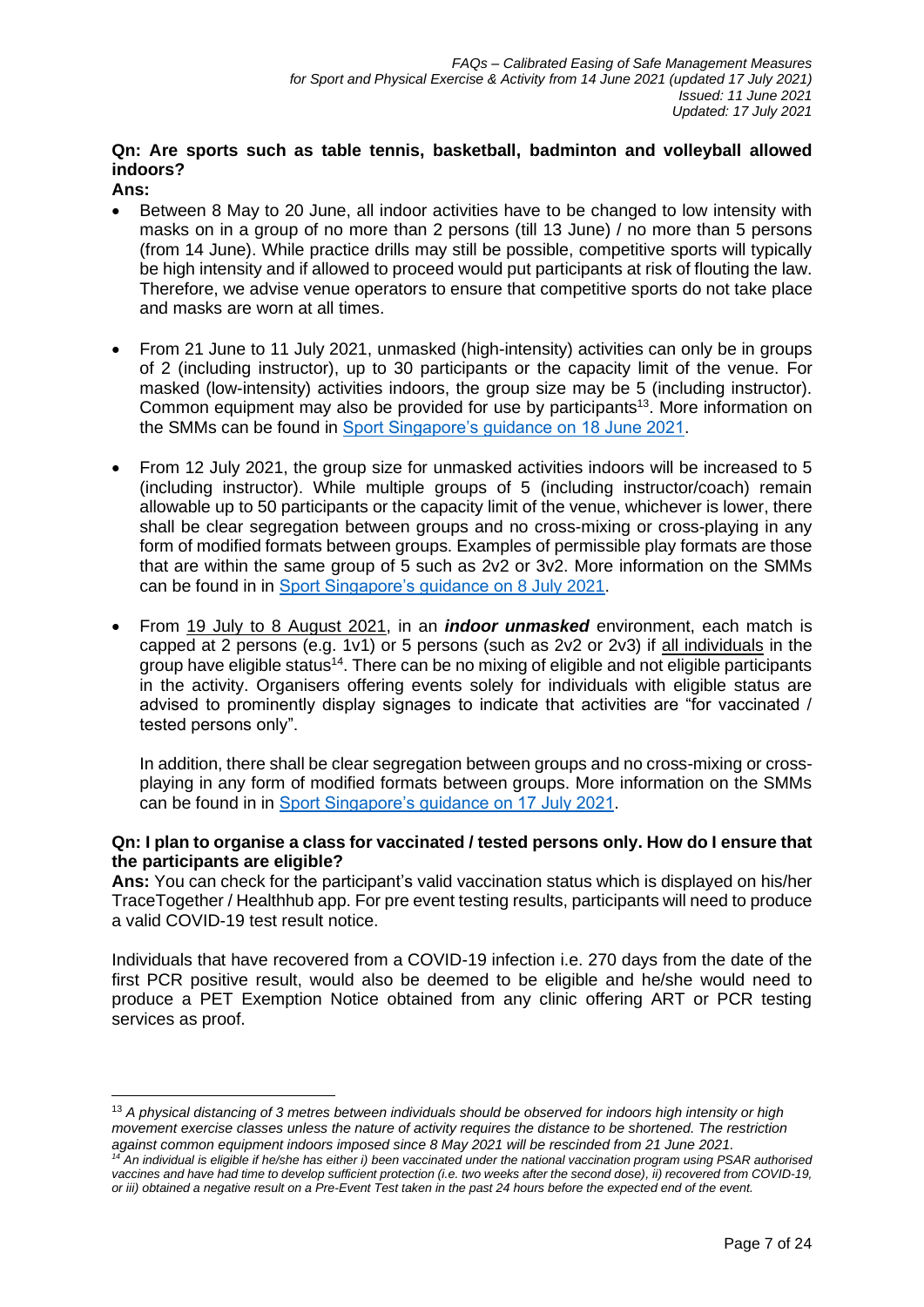### **D. ON SPORT EVENTS**

### **Qn: What sport events are currently permitted?**

**Ans:** As part of the gradual resumption of sport and physical activity & exercise, sport events will resume as follows:

- Live Spectator Sport Events may resume from 14 June 2021, with up to 50 spectators without the need for attendees to undergo pre-event testing. Should the organiser implement pre-event testing<sup>15</sup>, the number of spectators can be increased to 250, in zones of up to 50 persons.
- Mass Participation Sport Events such as mass runs, open-water swims, cycling and triathlon events) may proceed from 21 June 2021. Such events can proceed with up to 50 participants without the need for pre-event testing. With pre-event testing, up to 250 participants (in waves of up to 50 persons) are allowed per session, with different sessions adequately separated by time<sup>16</sup> to avoid the congregation of participants at the venue.

At this juncture, mass participation sport events will not be allowed to accommodate more than 250 participants per session, and will not be allowed to have invited spectators. Organisers are to put in place measures to prevent the spontaneous gathering of onlookers for such events.

Sport Competitions & Tournaments (without spectators<sup>17</sup>) refer to competitions involving timed races or head-to-head matches where there could be multiple heats or qualifying rounds ("sessions"). Such events may resume from 21 June 2021, but must not exceed 50 persons in each facility, with different sessions adequately separated within a day or across multiple days, to avoid congregation.

Each match is capped at 5 persons (which includes the referees if they need to be in the field of play). In an *indoor unmasked* environment, each match is capped at 2 persons.

From 12 July 2021, in an *indoor unmasked* environment, each match is capped at 5 persons. If there are multiple matches, close contact must not exceed 50 persons a day for each participant. For example, if a team plays multiple matches a day, each team member shall not play more than 49 others (including teammates) in a day.

From 19 July to 8 August 2021, in an *indoor unmasked* environment, each match is capped at 2 persons (e.g. 1v1) or 5 persons (such as 2v2 or 2v3) if all individuals in the group have eligible status<sup>18</sup>. There can be no mixing of eligible and not eligible participants in the activity. If there are multiple matches, close contact must not exceed 50 persons a day for each participant. For example, if a team plays multiple matches a day, each team member shall not play more than 49 others (including teammates) in a day.

<sup>15</sup> *Please refer to<https://go.gov.sg/pet> for MOH's latest requirements and guidelines on pre-event testing.* 

<sup>16</sup> *Organisers may propose the number of sessions and time interval between sessions to ensure safe participation, which may vary depending on context.*

<sup>17</sup> *Sport tournaments and competitions with spectators will be treated as Live Spectator Sport Events.*

<sup>&</sup>lt;sup>18</sup> An individual is eligible if he/she has either i) been vaccinated under the national vaccination program using PSAR authorised *vaccines and have had time to develop sufficient protection (i.e. two weeks after the second dose), ii) recovered from COVID-19, or iii) obtained a negative result on a Pre-Event Test taken in the past 24 hours before the expected end of the event.*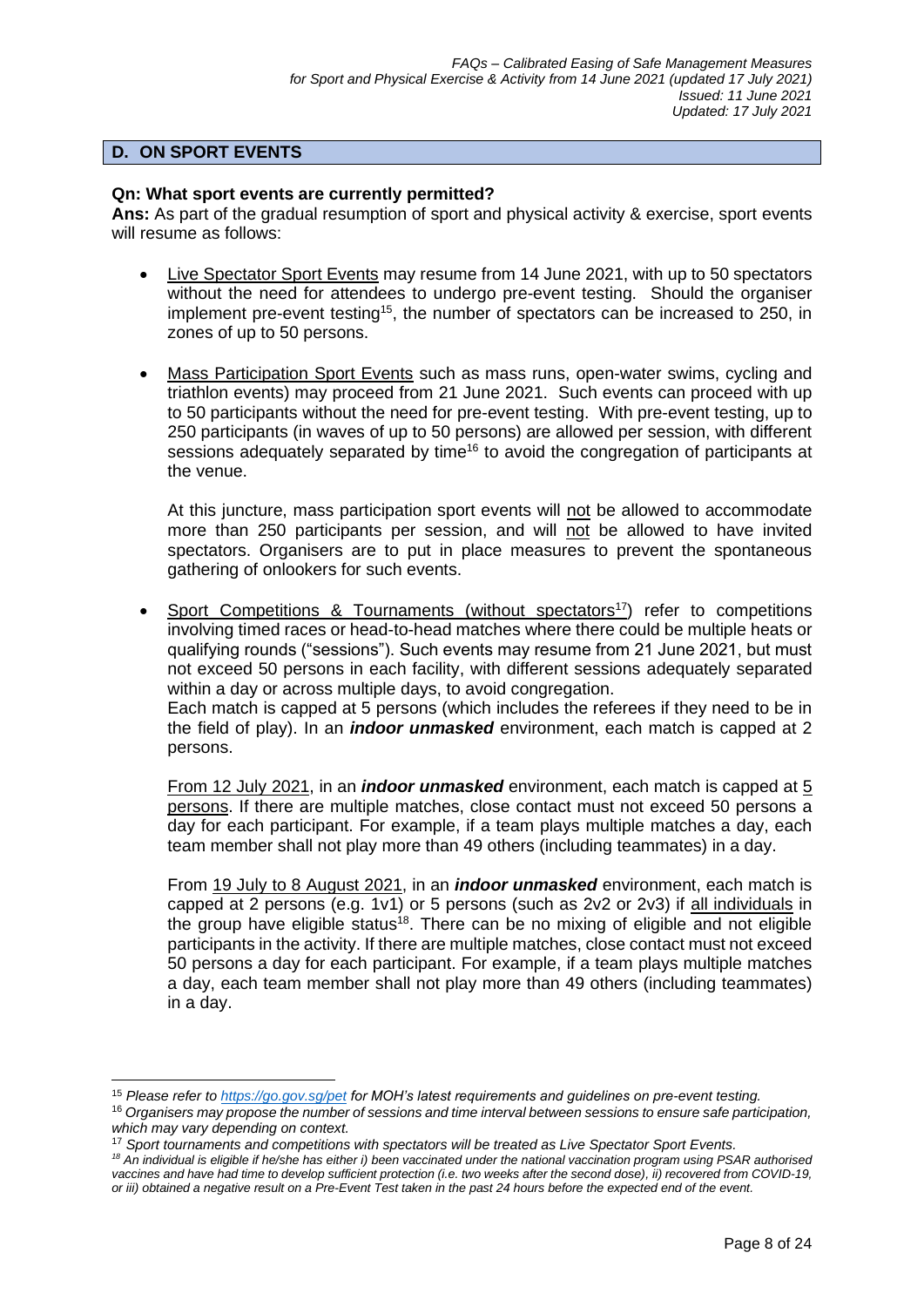Organisers offering events solely for individuals with eligible status are advised to prominently display signages to indicate that activities are "for vaccinated / tested persons only".

### **Qn: I have previously submitted my application and received Sport Singapore's endorsement to organise an event, but there has been a change to the SMMs. Can I still carry on?**

**Ans:** Events that were previously endorsed by Sport Singapore will need to have their SMMs updated and organisers are to resubmit their plans using the prescribed form for endorsement by Sport Singapore.

Organisers will have to submit an application to Sport Singapore using the prescribed form and emailing it to SPORT Covid@sport.gov.sg at least 30 days prior to the start of the event to give time for evaluation and discussion. Organisers are advised not to carry out related marketing/publicity efforts before receiving endorsement from Sport Singapore, as the event may require modifications before it may proceed.<sup>19</sup>

Sport Singapore's endorsement is only for the sport event SMMs. Organisers will need to seek further approval from facility owner / relevant agencies before their event can proceed.

### **Qn: I am an NSA and will like to conduct a tournament/competition during this period, for athletes' international qualifications. Is it still possible?**

**Ans:** NSAs are advised to approach their NSA Partnership officer from Sport Singapore as soon as possible to discuss these plans, and to obtain approval for the event, before they can proceed.

## **E. ON LARGE GROUP OUTDOOR CLASSES**

### **Qn: I am a registered instructor under Sport Singapore's Large Group Outdoor Classes. How does the latest measures affect me?**

Ans: Approved large outdoor classes at public spaces<sup>20</sup> such as parks and HDB common areas, can continue.

### From 14 to 20 June 2021:

For organised programmes and classes **outdoors**, a service provider (such as an instructor or a coach) from a permitted enterprise may guide the group and is included in the group size. Multiple groups of 5 remain allowable up to 30 participants or the capacity limit of the venue, whichever is lower, if the activity is of *low intensity* with masks on at all times. The groups of 5 are not to intermingle and must remain 3 metres apart.

If the activity is of *high intensity* where masks have to be removed, only five persons are allowed (including instructor or coach) and there can be no multiple groups of 5.

From 21 June 2021 for *high intensity* where masks have to be removed, five persons are allowed (including instructor). There can also be multiple groups of 5 allowed, up to 30 participants or the capacity limit of the venue, whichever is lower. From 12 July 2021, multiple

<sup>19</sup> *Organisers will be responsible for the costs of the event (including the additional costs of modifications), and/or compensation to participants arising from event postponement or cancellation.*

<sup>20</sup> *An instructor may coach multiple groups of 5 persons, up to 50 pax or the venue capacity limit, whichever is lower, for outdoor classes. Instructors who are interested to conduct large outdoor classes of up to 50 pax at outdoor public spaces must be registered. Please visit*

*<https://circle.myactivesg.com/programmes/classes/coaches/outdoor-classes-instructor-registration> for more information.*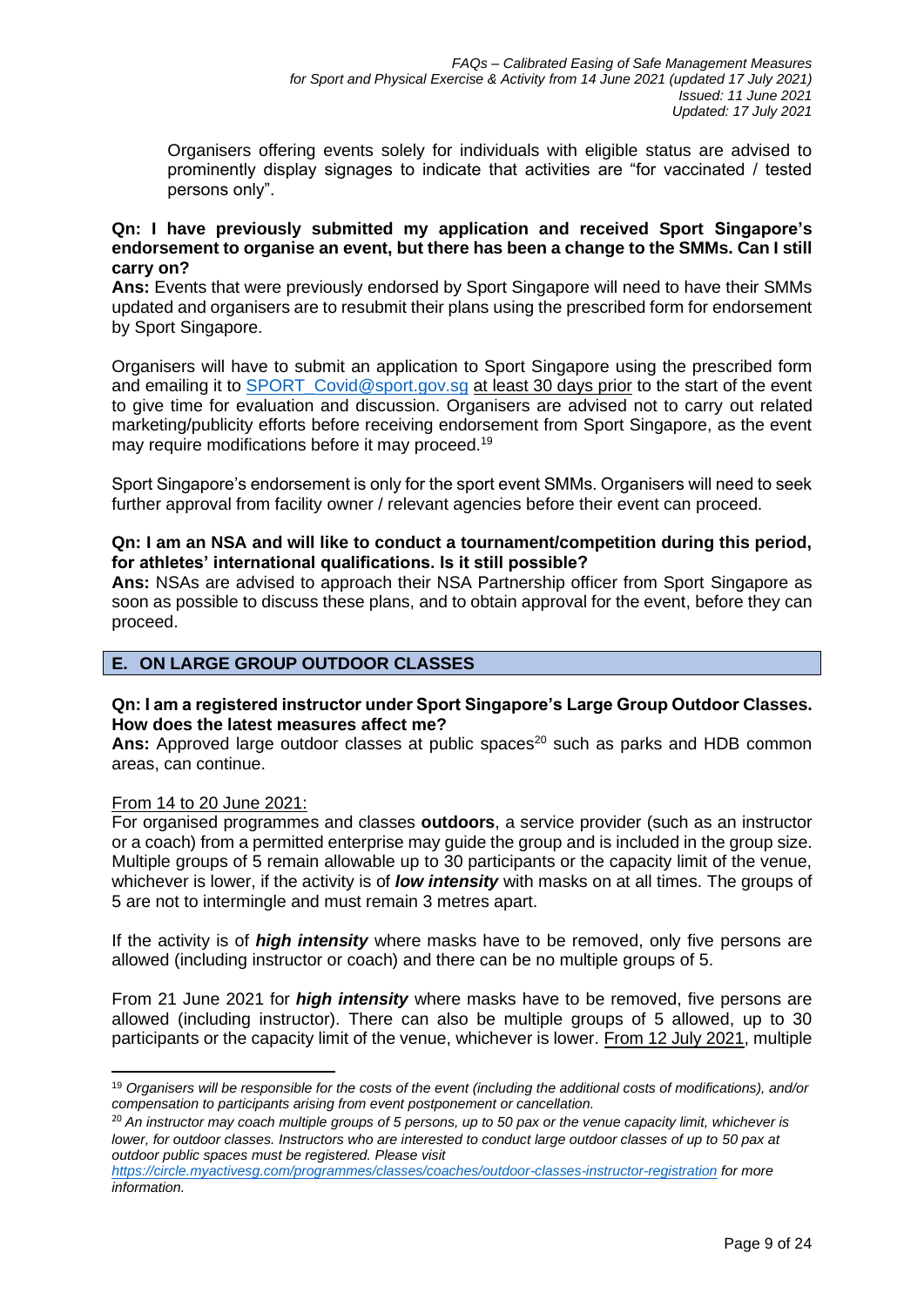groups of 5 (including instructor/coach) remain allowable up to 50 participants or the capacity limit of the venue, whichever is lower.

### **Qn: I am Zumba instructor conducting outdoor classes. Can I instruct 3 different groups of 5 participants from 21 June? Can I approach participants to guide them?**

**Ans:** Yes, an instructor may coach multiple groups of 5 persons, up to 30 pax or the venue capacity limit, whichever is lower. From 12 July 2021, multiple groups of 5 (including instructor/coach) remain allowable up to 50 participants or the capacity limit of the venue, whichever is lower.

Instructors who are interested to conduct large outdoor classes of up to 30 pax (till 11 June) or 50 pax (from 12 July) at outdoor public spaces must be registered. Please visit [https://circle.myactivesg.com/programmes/classes/coaches/outdoor-classes-instructor](https://circle.myactivesg.com/programmes/classes/coaches/outdoor-classes-instructor-registration)[registration](https://circle.myactivesg.com/programmes/classes/coaches/outdoor-classes-instructor-registration) for more information.

Do ensure that there is no intermingling between the different groups of 5 and that the participants do not switch groupings during the session.

You can guide the participants from a 3-metre physical distancing at all times. Should you be unable to do so, and need to approach the participants to guide them, you would then need to be part of that group and not intermingle with the other groups.

## **F. ON REGULAR FAST & EASY TESTING (FET)**

### **Qn: I am a gym owner. Do my staff need to undergo FET before I can reopen?**

**Ans:** FET is currently not a condition for the gradual re-opening. Your facility and programmes can resume from 21 June.

From 15 July, the FET is mandatory for the following workforce<sup>21</sup> and the frequency of the FET shall be once every 14 days:

- Gyms and fitness studios coaches / trainers / instructors where clients are engaged in unmasked activities.
- Sport coaches / instructors in sports such as, but not limited to athletics, badminton, basketball, dance, football, swimming, martial art, etc, where trainees are unmasked.

More details on FET for sport and fitness sector is available [here.](https://www.myactivesg.com/read/2021/7/a-safe-and-gradual-resumption-of-sport-and-fitness-activities-with-mandatory-fast-and-easy-testing)

### **Qn: I am a fitness instructor. Do I need to undergo FET and how do I go about it?**

**Ans:** Instructors and staff who come into contact with unmasked users in the course of their work will need to undergo regular FET as part of the enhanced national measures for workers involved in higher-risk mask-off activities. From 15 July, the FET is mandatory for the following workforce<sup>22</sup> and the frequency of the FET shall be once every 14 days:

- Gyms and fitness studios coaches / trainers / instructors where clients are engaged in unmasked activities.
- Sport coaches / instructors in sports such as, but not limited to athletics, badminton, basketball, dance, football, swimming, martial art, etc, where trainees are unmasked.

More details on FET for sport and fitness sector is available [here.](https://www.myactivesg.com/read/2021/7/a-safe-and-gradual-resumption-of-sport-and-fitness-activities-with-mandatory-fast-and-easy-testing)

*<sup>21</sup> Does not include volunteers and those who are not paid/compensated for their services.*

*<sup>22</sup> Does not include volunteers and those who are not paid/compensated for their services.*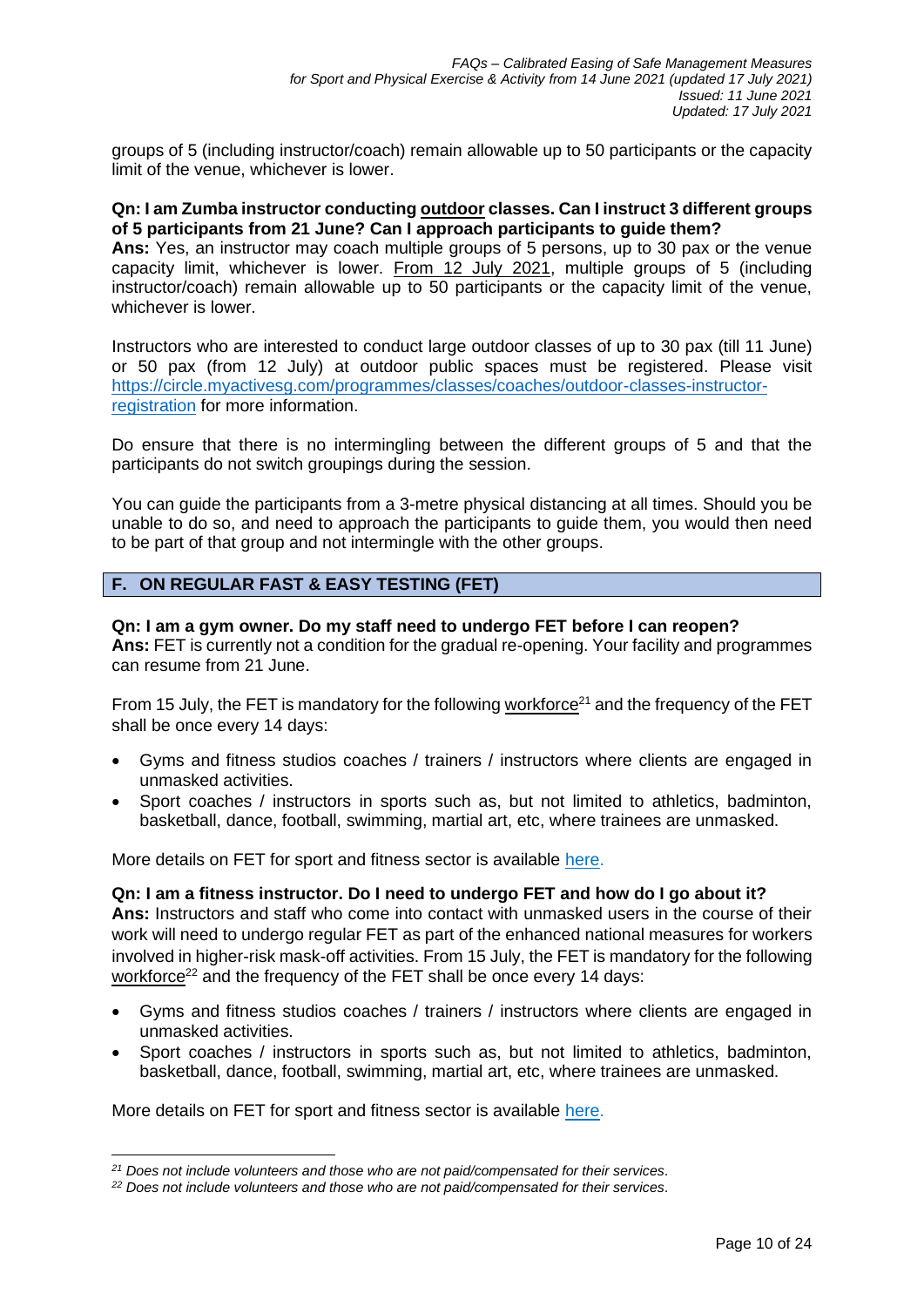*For more information on FET, please contact the general FET hotline at 6876 5830 (Mon - Fri, 8am - 5pm excluding public holidays)*

## **G. ON ACTIVESG FACILITIES & PROGRAMMES**

### **Qn: Which ActiveSG sport facilities are closed?**

**Ans:** ActiveSG outdoor facilities such as stadiums, tennis courts and pools, as well as tenants of permitted services, will remain open. Members of public are advised to check with the respective tenants before heading down. ActiveSG indoor facilities such as indoor courts, gyms and studios will re-open in stages from 21 June 2021 onwards.

### **Qn: Is there anyone who is not allowed into ActiveSG sport facilities?**

**Ans:** Yes, individuals who display flu like symptoms (e.g. cough, fever above 38 degree Celsius), or those who have recently arrived from overseas and are on Stay Home Notice, those on Quarantine Order / Stay Home Notice, are not allowed within our premises.

## **Qn: Which programmes under ActiveSG are affected? Ans:**

### • Children & Youths Programmes & Activities

With effect from 19 July – 8 August 2021, the group size for indoor, unmasked sport and physical exercise & activity will reduce to 2 persons (including instructor).

However, up to 5 persons (including instructor) may be allowed in a group, if all 5 individuals fulfil **any one** of the following conditions:

- i) fully vaccinated under the national vaccination program using PSAR authorised vaccines and have had time to develop sufficient protection (i.e. two weeks after the second dose),
- ii) recovered from COVID-19 (within the past 270 days)
- iii) have obtained a negative result on a Pre-Event Test taken in the past 24 hours before the expected end of the class/programme/event.

Persons fulfilling **any** of the above are termed as being "eligible". Where there are groups larger than 2 persons, there can be no participants with a mix of eligibility status in the same class/programme. i.e. there is to be no mixing of cohort within a class if there are multiple groups in an indoor, unmasked activity. A class is either all eligible or all not eligible – there should not be some in groups of 2 and some in groups of 5.

Patrons **must be prepared** to produce proof of any one of the above conditions before **entry is allowed**. Patrons are also encouraged to arrive 15 minutes earlier for the verification process and to avoid delays. We seek your understanding for the longer wait time.

## • General Programmes & Activities

With effect from 19 July - 8 August 2021, the group size for indoor, unmasked sport and physical exercise & activity will reduce to 2 persons (including instructor).

However, up to 5 persons (including instructor) may be allowed in a group, if all 5 individuals fulfil **any one** of the following conditions:

iv) fully vaccinated under the national vaccination program using PSAR authorised vaccines and have had time to develop sufficient protection (i.e. two weeks after the second dose),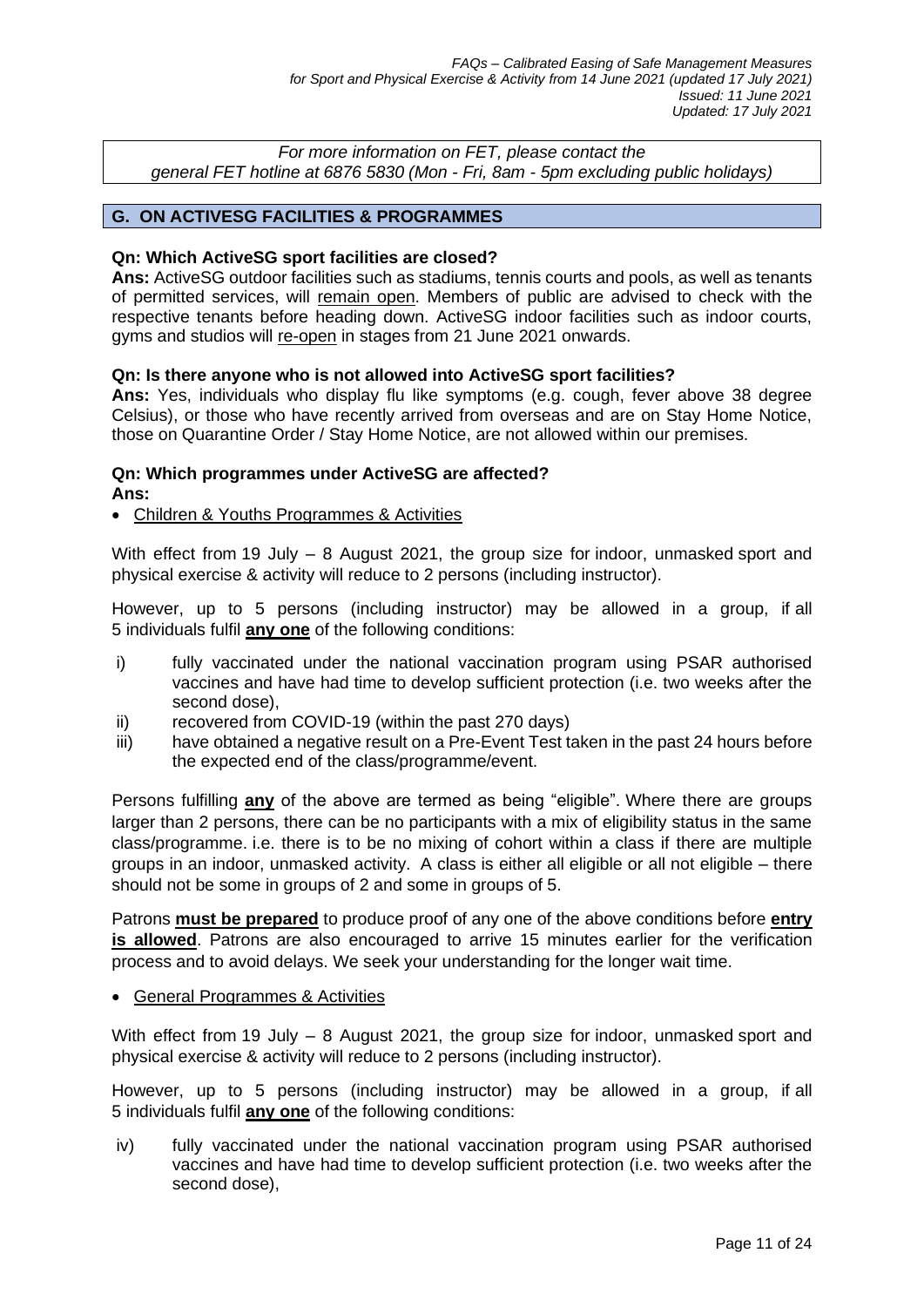- v) recovered from COVID-19 (within the past 270 days)
- vi) have obtained a negative result on a Pre-Event Test taken in the past 24 hours before the expected end of the class/programme/event.

Persons fulfilling **any** of the above are termed as being "eligible". Where there are groups larger than 2 persons, there can be no participants with a mix of eligibility status in the same class/programme. i.e. there is to be no mixing of cohort within a class if there are multiple groups in an indoor, unmasked activity. A class is either all eligible or all not eligible – there should not be some in groups of 2 and some in groups of 5.

Patrons **must be prepared** to produce proof of any one of the above conditions before **entry is allowed**. Patrons are also encouraged to arrive 15 minutes earlier for the verification process and to avoid delays. We seek your understanding for the longer wait time.

**Qn: What are some ActiveSG's measures to protect the safety and wellbeing of users? Ans:** In order to safeguard the wellbeing of our guests, the following safe management measures will be put in place at all ActiveSG Sport Centres:

- Implementing temperature taking and recording of visitor details via SafeEntry at our facilities.
- Keeping the operating capacity to no more than 10 Sqm per person<sup>23</sup> or the venue capacity limit. Staff on the premises is not included as part of the maximum capacity of 10 Sqm per person.
- Regulating access at our ActiveSG sport centres to ensure adequate physical distancing among users. This applies to our all stadiums, sport halls and swimming complexes that have facility/sport specific measures that may supersede general safe management measures.
- Physical distancing of at least 2m between participants when exercising and 3m between different groups should be followed strictly at all times.
- No provision of common equipment such as exercise mats to minimise fomite transmission. From 21 June 2021, sharing of common equipment will be allowed.
- Ensuring that participants, including the instructor, do not talk loudly, sing, or shout while engaging in physical activities to minimise risk of transmission via droplets. Instructor may raise their volume when communicating instructions or in the event of a potential danger.
- Increased cleaning and sanitising of our facilities.

## **ACTIVESG FACILITY SPECIFIC QUESTIONS**

### **1. ActiveSG Stadium**

### **Qn: What are the operating hours of the Stadiums?**

**Ans:** The Stadiums will operate daily from 7.00am to 9.30pm and 7.00am to 10.00pm for organised programmes held at the Stadium gallery.

*<sup>23</sup> Sport/recreational facilities can only admit a maximum number of persons according to its Gross Floor Area based on 10 Sqm per person, up to a maximum of 50 persons. No facility, regardless of size, shall admit more than 50 persons.*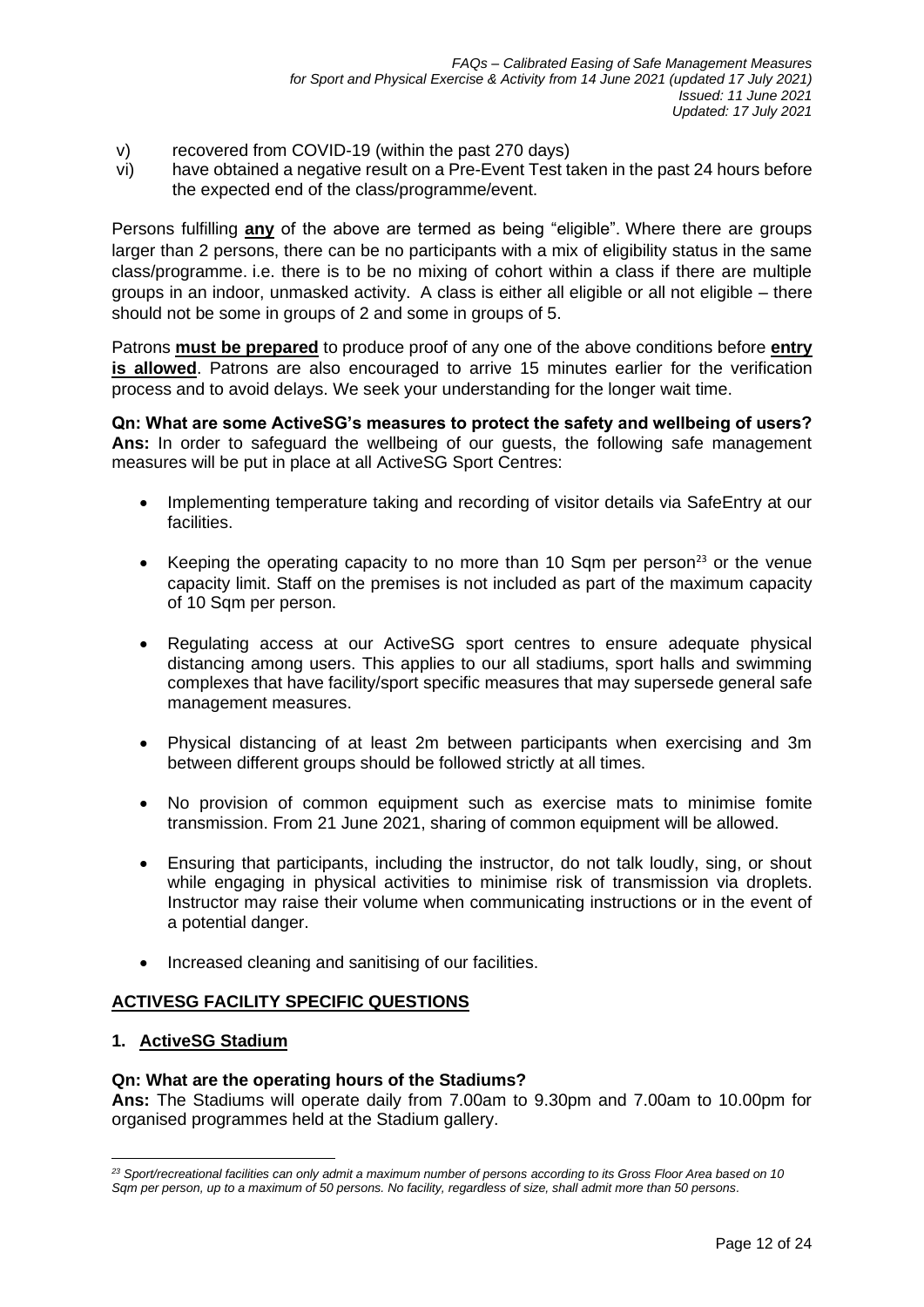## **Qn: What is the maximum number of pax allowed at the Stadium?**

**Ans:** The maximum number of pax is dependent on the number of facilities in each Stadium. Each facility inside the Stadium has a capacity limit of up to 50pax.

### **Qn: Which Stadiums are opened to the public?**

**Ans:** Our Stadiums (except for Jalan Besar Stadium, Jurong East Stadium and MOE Evans Stadium) are opened to members of public who need to exercise outdoors. Masks must be donned when not engaging in strenuous exercises. Individuals should not linger after their exercise and should leave the facility after they are done exercising.

When engaging in sport and exercise, a physical distancing of 2 metres between individuals and 3 metres between groups must be maintained at all times. No mixing of groups is allowed.

### **Qn: Is anyone allowed in the Stadium?**

**Ans:** ActiveSG Stadiums remain open to the public till further notice. ActiveSG staff will be deployed to ensure safe distancing, and we reserve the right to turn away visitors to avoid overcrowding within these facilities. Members of the public should practise safe distancing even in open spaces. Individuals who feel unwell, should not visit our Stadiums and are to seek medical attention.

From 12 July 2021, members of the public may exercise in groups of no more than 5 participants<sup>24</sup> or in organised groups of 5 participants (including the registered instructor), up to a total class size of 50 persons or lower depending on venue capacity and safe management measures.

A physical distancing of 2 metres must be maintained when exercising or playing sport in general. Groups that are sharing a space must not interact and must maintain a distance of 3 metres apart at all times. Masks must be worn when not engaged in strenuous exercises.

Registered instructors can book the new spaces at SportSG facilities at [myactivesg.com](https://www.myactivesg.com/) and will be responsible for ensuring that all safe management measures are being adhered to a physical distancing of 2 metres between individuals and 3 metres between groups must be maintained at all times. No mixing of groups is allowed.

### **Qn: Can I bring my family to the Stadium to exercise together?**

**Ans:** Individuals can exercise outdoors with their family members / friends, but social group exercise and activities must be kept to no more than 5 participants when exercising. They should also maintain at least 3 metres apart from other groups sharing the same space and wear their masks when not engaged in strenuous exercises.

### **Qn: Are there temperature-taking or attendance-taking at Stadiums?**

**Ans:** Yes. There will be temperature taking and recording of visitor details via SafeEntry at our Stadiums. Users who display flu like symptoms (e.g. cough, fever 38 degree Celsius and above), users who came back from overseas and are on Stay Home Notice, those on Quarantine Order / Stay Home Notice, are not allowed within our premises.

ActiveSG staff will be deployed to ensure safe management measures are adhered to, and we reserve the right to turn away visitors who do not comply to measures set and to avoid overcrowding.

<sup>24</sup>*From 12 July 2021, the total class capacity (of multiple groups of 5) will increase from 30 to 50 persons. Total capacity is subjected to the outdoor venue capacity limit and safe management measures.*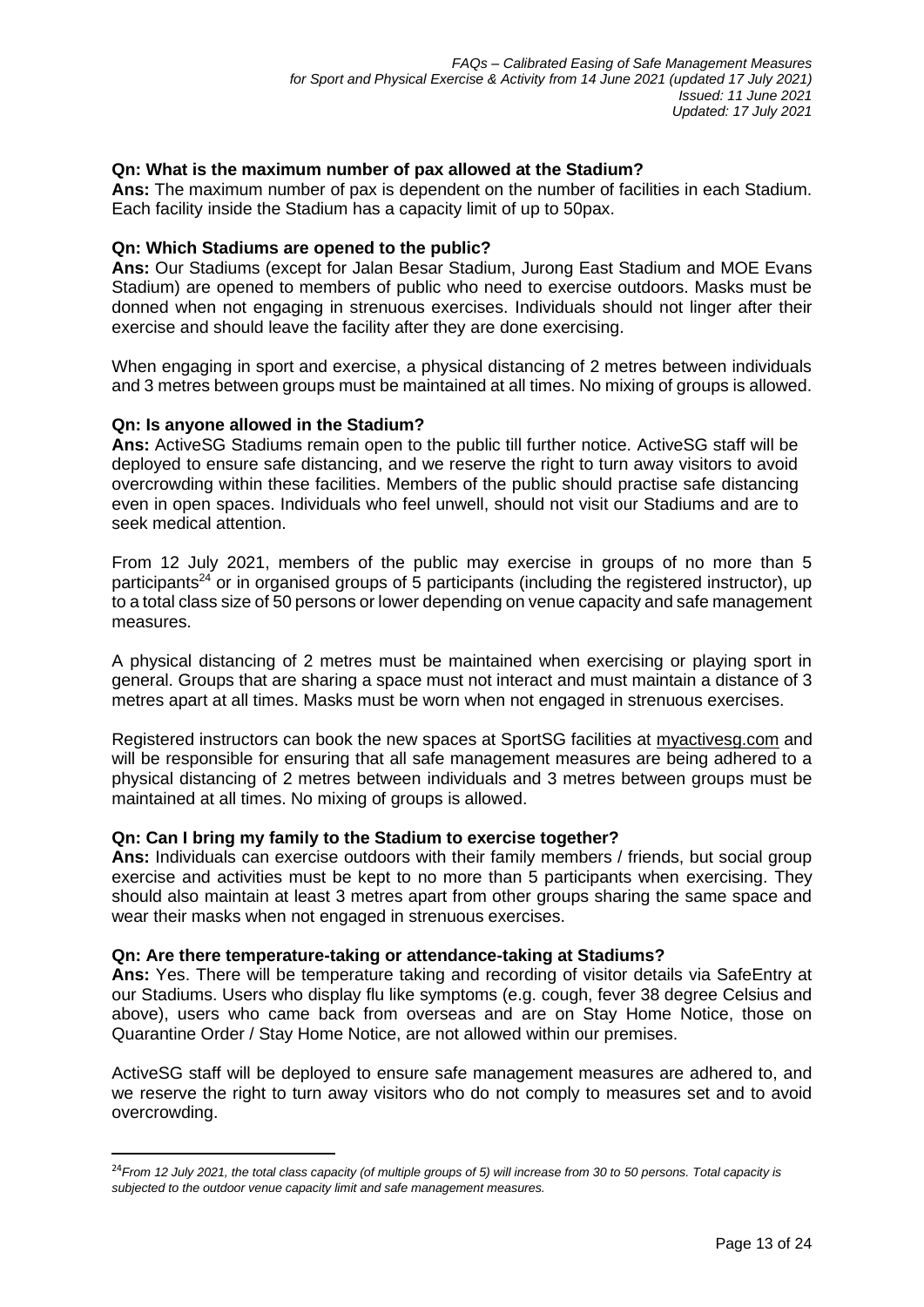### **Qn: Are lessons or trainings allowed at the Stadium?**

**Ans:** Instructors will need to be registered under a framework which is jointly administered by Sport Singapore and agency partners before the classes can take place at the Stadium. Registered instructors will be allowed to conduct outdoor classes at the Stadium with a class capacity capped at 5 pax per group (including instructor) of up to 50 <sup>25</sup> persons.

Registration can be done online at <https://go.gov.sg/outdoor-classes-instructor-registration> and a response will be given within three working days. Only those who have successfully registered can book these spaces. As booking slots are limited, ActiveSG encourage hirers to adhere to their allocated time slot to allow others to enjoy the facilities. There will be a \$45 deposit required, which will be refunded back to the hirer's Active Wallet upon commencement of the programme. No-show (without a valid reason) by the hirer will result in the forfeiture of the deposit.

General group exercises not conducted by registered instructors will be capped at the permitted group size of 5<sup>26</sup> (including instructor). Instructors must ensure a 3m distance is kept between groups at all times so that there is no intermingling between groups or coach/instructor.

### **From 12 July 2021:**

#### For all age groups

• Mask-up and mask-down activities/classes/programmes are allowed in multiple groups of 5 (including instructor), up to 50 pax.

### **Qn: Can I still use the toilets and changing rooms within the Stadium?**

**Ans:** Yes. The toilets, changing rooms and shower facilities at the ActiveSG Stadiums will remain open to the public. Members of the public are to observe safe distancing measures such as the safe distancing markers and signages, as well as maintain a physical distance of 1m at all times. Toilets / changing rooms with showering facilities will be limited to a maximum capacity of up to 5  $pax^{27}$  at any one time.

Users are to keep their masks on whilst in changing rooms, and if they are taking a shower, to put on their mask promptly when done. Users are also not to mingle with others and to leave as soon as they are done using the facility.

### **Qn: Can I use the lockers at the Stadium to keep my belongings while I exercise?**

**Ans:** Yes. Lockers are available for use during this period.

### **2. ActiveSG Swimming Pool**

### **Qn: Is anyone allowed in the swimming complex?**

*<sup>25</sup>From 12 July 2021, the total class capacity (of multiple groups of 5) will increase from 30 to 50 persons.* 

<sup>26</sup>*From 12 July 2021, the total class capacity (of multiple groups of 5) will increase from 30 to 50 persons. With effect from 19 July – 8 August 2021, the group size for indoor, unmasked sport and physical exercise & activity will reduce to 2 persons (including instructor). However, up to 5 persons (including instructor) may be allowed in a group, if all 5 individuals fulfil any of the following conditions: (i) fully vaccinated under the national vaccination program using PSAR authorised vaccines and have had time to develop sufficient protection (i.e. two weeks after the second dose),(ii) recovered from COVID-19 (within the past 270 days), or (iii) have obtained a negative result on a Pre-Event Test taken in the past 24 hours before the expected end of the class/programme/event. Persons fulfilling any of the above are termed as being "eligible". Where there are groups larger than 2 persons, there can be no participants with a mix of eligibility status in the same class/programme. i.e. there is to be no mixing of*  cohort within a class if there are multiple groups in an indoor, unmasked activity. A class is either all eligible or all not eligible – *there should not be some in groups of 2 and some in groups of 5. .*

<sup>27</sup> *The maximum group size for toilets will be capped at 5 pax, or 10 Sqm per pax*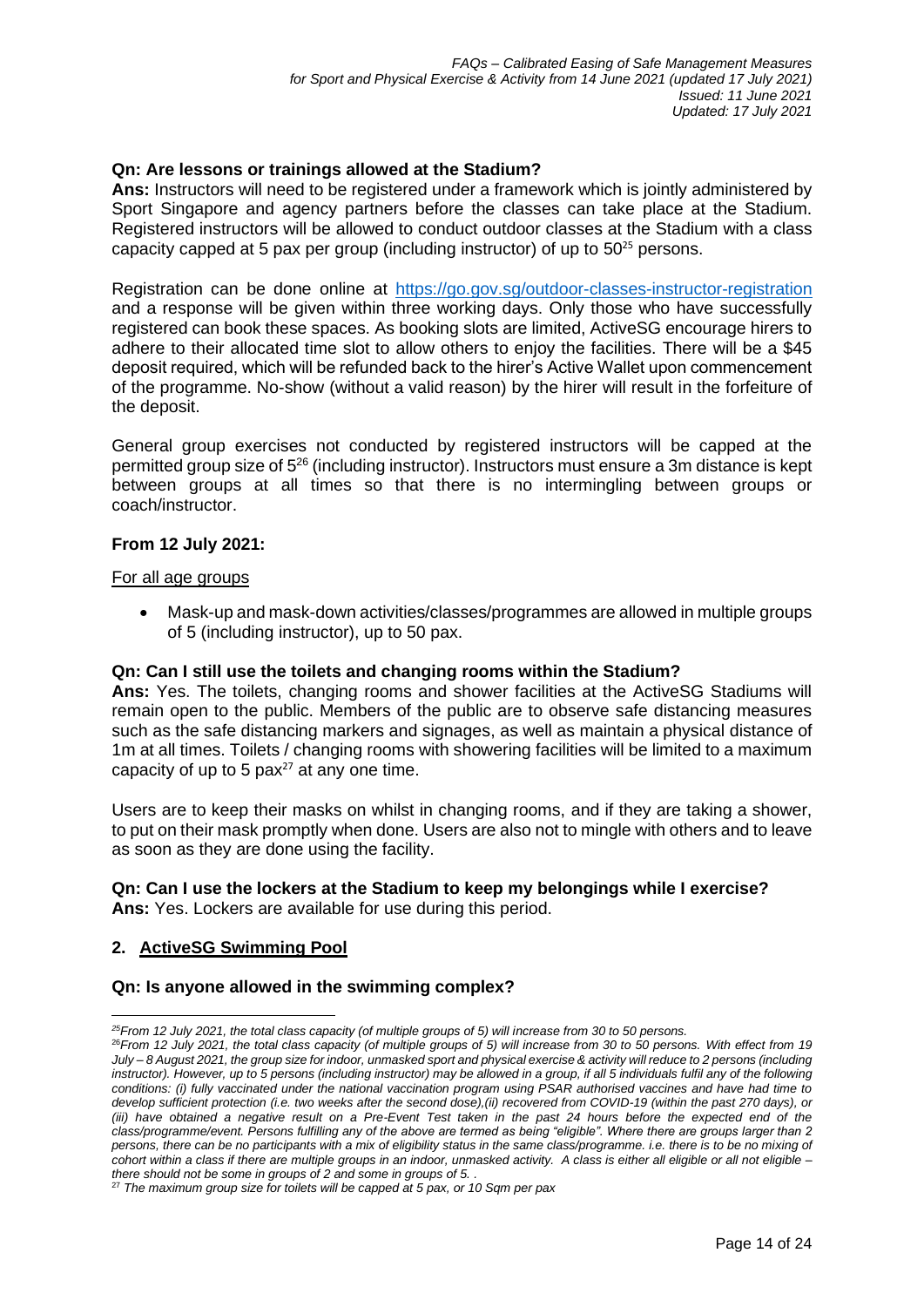**Ans:** ActiveSG competition and training pools will continue to remain open to the public from 14 June 2021 till further notice. Wave Pool / Lazy River / Jacuzzi, wading pools and feature play pools will be closed until further notice. To facilitate usage by the different segments of public, there will be timebelts introduced. Prior booking is required via the ActiveSG app / [myactivesg.com.](https://www.myactivesg.com/)

ActiveSG staff will be deployed to ensure safe distancing, and we reserve the right to turn away visitors to avoid overcrowding within these facilities. Members of the public should practise safe distancing even in open spaces. Individuals who feel unwell, should not visit our Stadiums and are to seek medical attention.

### **Qn: Can seniors participate in organised activities in the swimming complex?**

Ans: Senior-centric<sup>28</sup> activities resumed under Phase 2, with safe management measures in place and no sharing of equipment between participants. Seniors can exercise either alone or in a group of no more than 5 participants<sup>29</sup>. For organised programmes and classes, there should be no physical interaction and mingling between seniors in the same group up to a maximum of 5 pax (including instructor).

### **Qn: What are the operating hours of the swimming pool?**

**Ans:** The pools will be opened daily from 6.30am to 9.45pm.

Please refer to <https://www.myactivesg.com/Facilities/Sport-Centres/Facilities-Closure> for latest updates of closure.

### **Qn: Can I come to swim at any time?**

**Ans:** To protect the health and wellbeing of the community, specific swimming timings are being allocated for different segments and groups. Members of the public are to follow the allocated timings strictly and booking is required beforehand via the ActiveSG app or [myactivesg.com.](https://www.myactivesg.com/)

| Revised Time Slots from 14 June till further notice |                               |                             |
|-----------------------------------------------------|-------------------------------|-----------------------------|
| <b>Time</b>                                         | Mon – Fri                     | Sat & Sun                   |
| $6:30am - 7:30am$                                   |                               |                             |
| $7:45$ am – 8:45am                                  |                               | Lap swim for General Public |
| $9am - 10am^*$                                      | Lap swim for General Public   |                             |
| $10am - 11am^*$                                     |                               |                             |
| $11am - 12pm^*$                                     |                               |                             |
| $12pm - 1pm^*$                                      |                               | Organised swim classes      |
| $1pm - 2pm^*$                                       | Lap swim for General Public** |                             |
| $2pm - 3pm^*$                                       |                               |                             |

Table 1 - As of 14 June, the specific swimming timings are as follows:

*<sup>28</sup> Refers to those who are 60 years and above*

<sup>29</sup> *Group activities are now limited to no more than 5 participants, instead of 2 participants. An instructor may coach up to a maximum of 4 pax per swim lane, subject to the venue capacity limit and safe management measures.*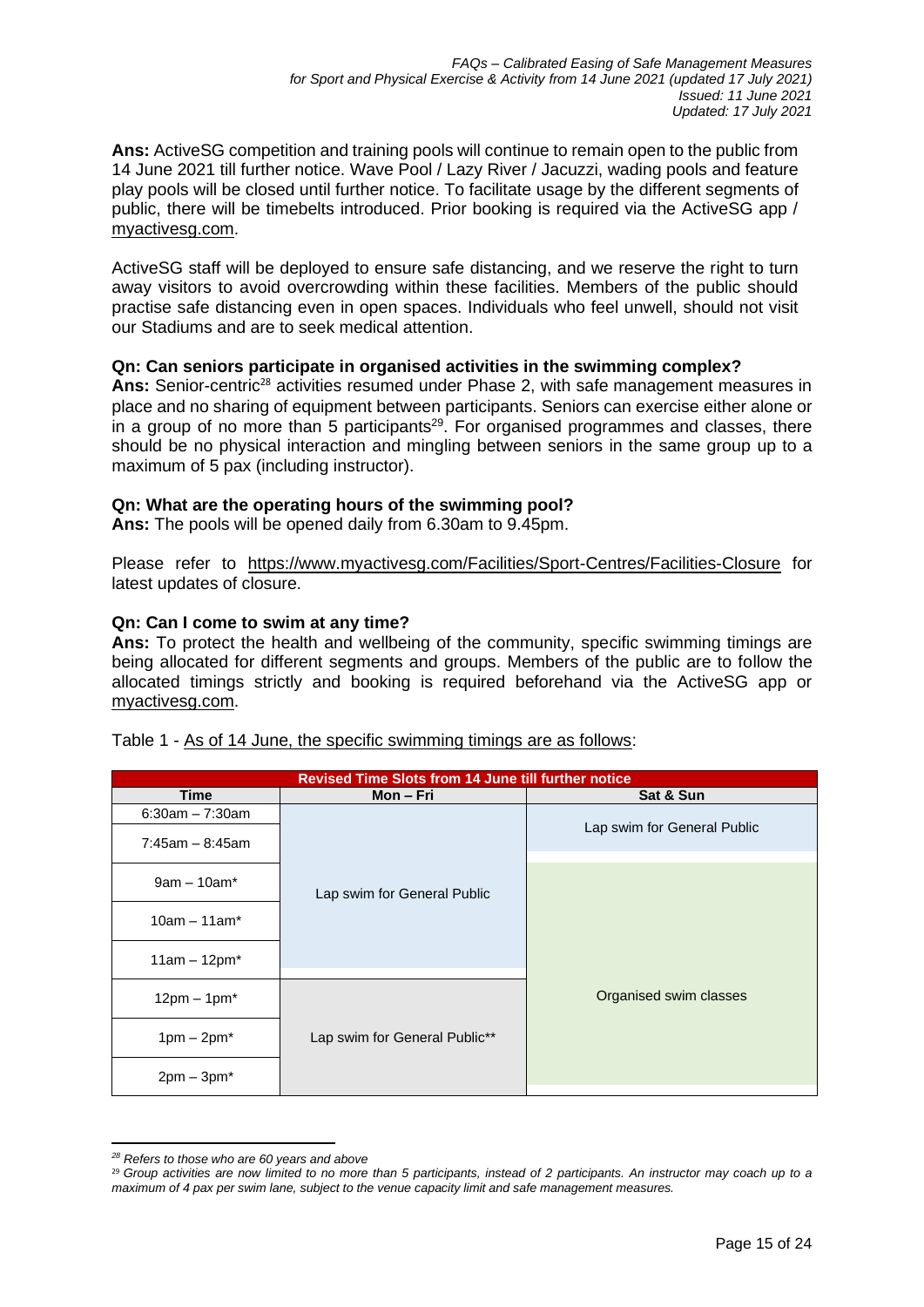| $3pm-6pm$                         | Organised swim classes                                                                                                     |                             |
|-----------------------------------|----------------------------------------------------------------------------------------------------------------------------|-----------------------------|
| $6:15$ pm $-7:15$ pm              |                                                                                                                            |                             |
| $7:30 \text{pm} - 8:30 \text{pm}$ | Lap swim for General Public                                                                                                | Lap swim for General Public |
| $8:45$ pm $-9:45$ pm              |                                                                                                                            |                             |
|                                   | ** A small number of organised swim classes will run concurrently<br>*Subject to the resumption of MOE SwimSafer Programme |                             |

All members should use their booked slots responsibly so as to not deprive others of a chance to exercise.

## **Qn: Will all the swimming pool features be opened?**

**Ans:** The training and competition pools will be opened. Wave Pool / Lazy River / Jacuzzi, wading pools and feature play pools will be closed until further notice. Some pools listed under <https://www.myactivesg.com/Facilities/Sport-Centres/Facilities-Closure> will remain closed.

### ➢ *Booking of Swim Slots*

### **Qn: How do I book for swim slots?**

**Ans:** All visitors will need to book a swim slot via the ActiveSG app or [myactivesg.com](https://www.myactivesg.com/) before visiting the swimming pool.

### **Qn: How far ahead in advance can I start booking the slots?**

**Ans:** The slots will be opened for booking 3 days ahead of the usage date at 1200hrs, right up till the usage time. Users who do not show up for three booked slots in a month will have their membership temporarily suspended for two weeks. They will not be able to book any ActiveSG facilities while their membership is being suspended.

### **Qn: What is the duration and rate for each swim slot at the swimming pool?**

**Ans:** The duration for each swim slot is 60 minutes and there is no change to the rate, as per the published rates.

### **Qn: A 60 minutes slot is not enough for me to swim and change. Why can't ActiveSG increase the timing?**

**Ans:** The 60min slot is to allow for as many people to use the facility to stay active, in a safe manner. We will continue to review our operations and make the necessary adjustments where required. In the meantime, we seek the public's understanding and cooperation as we continue to do our part to keep our community safe.

### **Qn: Can I walk-in if I have not booked a swim slot?**

**Ans:** All visitors are required to book a swim slot via the ActiveSG app or [myactivesg.com](https://www.myactivesg.com/) prior to visiting the swimming pool. However, if there are available slots at the timebelt that you are at the sport centre, you can still book and enter the facility.

### **Qn: What is the maximum number of pax allowed per swim slot?**

**Ans:** The maximum number of pax is dependent on the number of facilities in each swimming complex. Each facility inside the swimming complex has a capacity limit of up to 50pax.

### **Qn: Can I book two consecutive swim slots?**

**Ans:** You will only be allowed to book ONE swim slot (60mins) per day. This is to ensure that all patrons have an equal chance to use the swimming pool facility.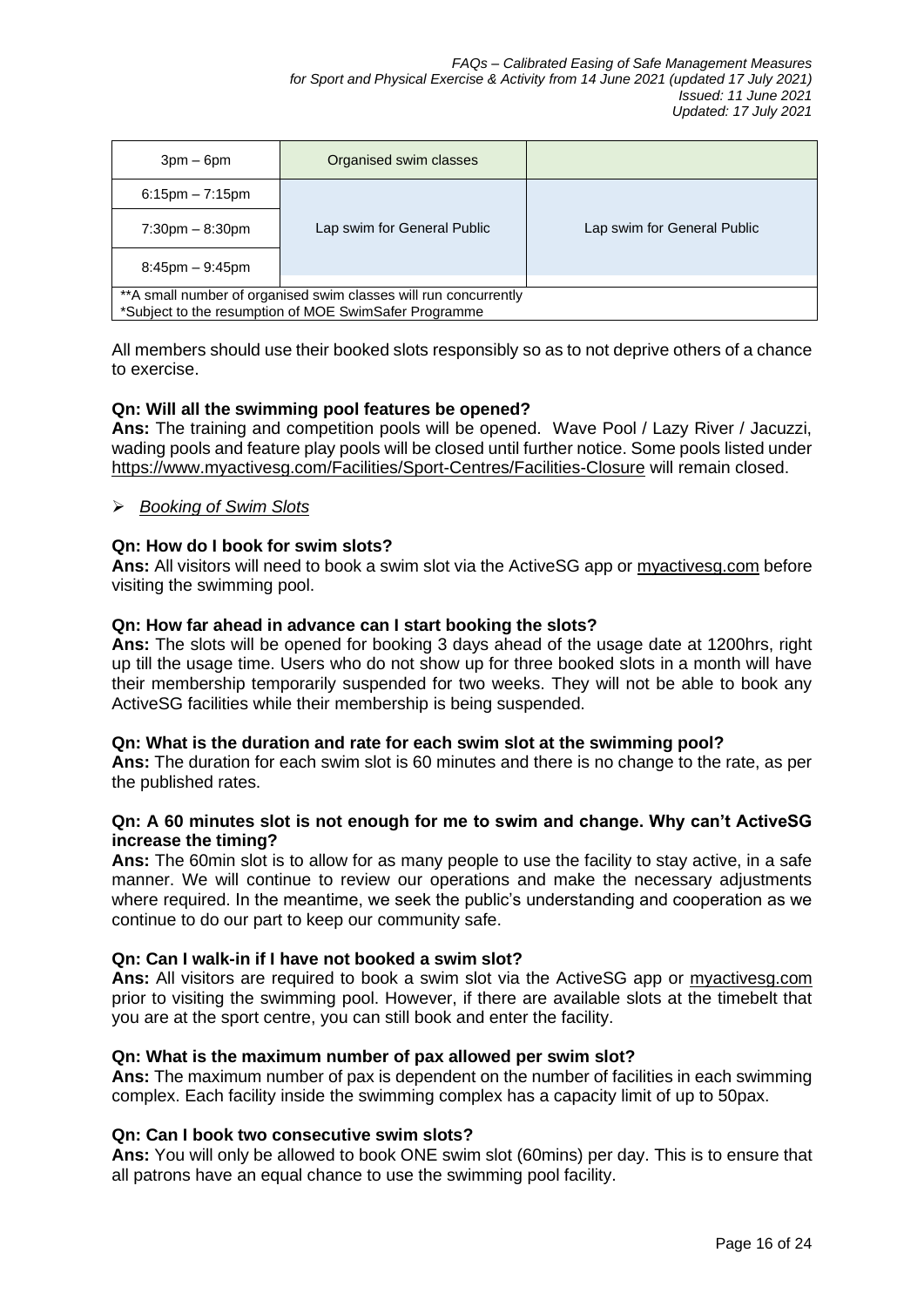## **Qn: Can I cancel the swim slot after booking?**

**Ans:** Yes, you will be able to cancel your pool booking up to 2 hours before the start of the timeslot. No refunds will be provided for cancellation made by the user. Cancelled booking will not count towards the no-show quota.

### **Qn: Can I use the swim pass/schemes that I currently have?**

**Ans:** ActiveSG members with valid pass/schemes will be able to book a swim slot for free. All bookings must be made before the expiry date of their pass/scheme.

The following eligible schemes are:

- 1. Merdeka Generation scheme
- 2. MyActiveSwim schemes (Monthly)

In addition to the above schemes, Singaporeans aged 65 years and above will enjoy free entry to our pools. Booking can be made via the ActiveSG app or [myactivesg.com.](https://www.myactivesg.com/)

### **Qn: My booking slot was cancelled due to lightning. Will I get a refund?**

**Ans:** In the event of a lightning risk and you have at least 30 minutes of the timeslot remaining in your booking, a refund will be provided. The credit will be refunded to your account within 8-10 working days.

### **Qn: Is it safe for me to swim?**

**Ans:** We test our pool waters 5 times a day, in accordance with NEA's guidelines. There is no evidence to suggest that the virus can be transmitted through swimming pool water. We also prominently display signs for users to observe the proper hygiene practices for the safety and benefit of all swimmers and have included enhanced measures.

### **Qn: What are some ActiveSG's measures at the swimming pools?**

**Ans:** In order to safeguard the wellbeing of our guests, the following safe management measures will be put in place:

- Regulated access will be implemented at the Swimming Pool.
- Purchase the desired slot on ActiveSG app before visiting the Swimming Pool.
- Registration via SafeEntry and temperature screening is necessary for all patrons before entry. Patrons will be denied entry if they exhibit flu-like symptoms (e.g. cough, fever with temperature at 38-degree Celsius or more) or is currently on Stay Home Notice / Quarantine Order due to COVID-19.
- Demarcated swimming lanes/zones to avoid unnecessary contact users are encouraged to stay in their lane/zone.

### **Qn: Can I still use the toilets and changing rooms within the swimming complex?**

**Ans:** Yes, public amenities such as toilets and changing rooms will be opened to the public. Members of the public are to observe safe distancing measures such as the safe distancing markers and signages, as well as maintain a physical distance of 1m at all times. Toilets / changing rooms with showering facilities will be limited to a maximum capacity of up to 5 pax<sup>30</sup> at any one time.

Users are to keep their masks on whilst in changing rooms, and if they are taking a shower, to put on their mask promptly when done. Users are also not to mingle with others and to leave as soon as they are done using the facility.

<sup>30</sup> *The maximum group size for toilets will be capped at 5 pax, or 10 Sqm per pax*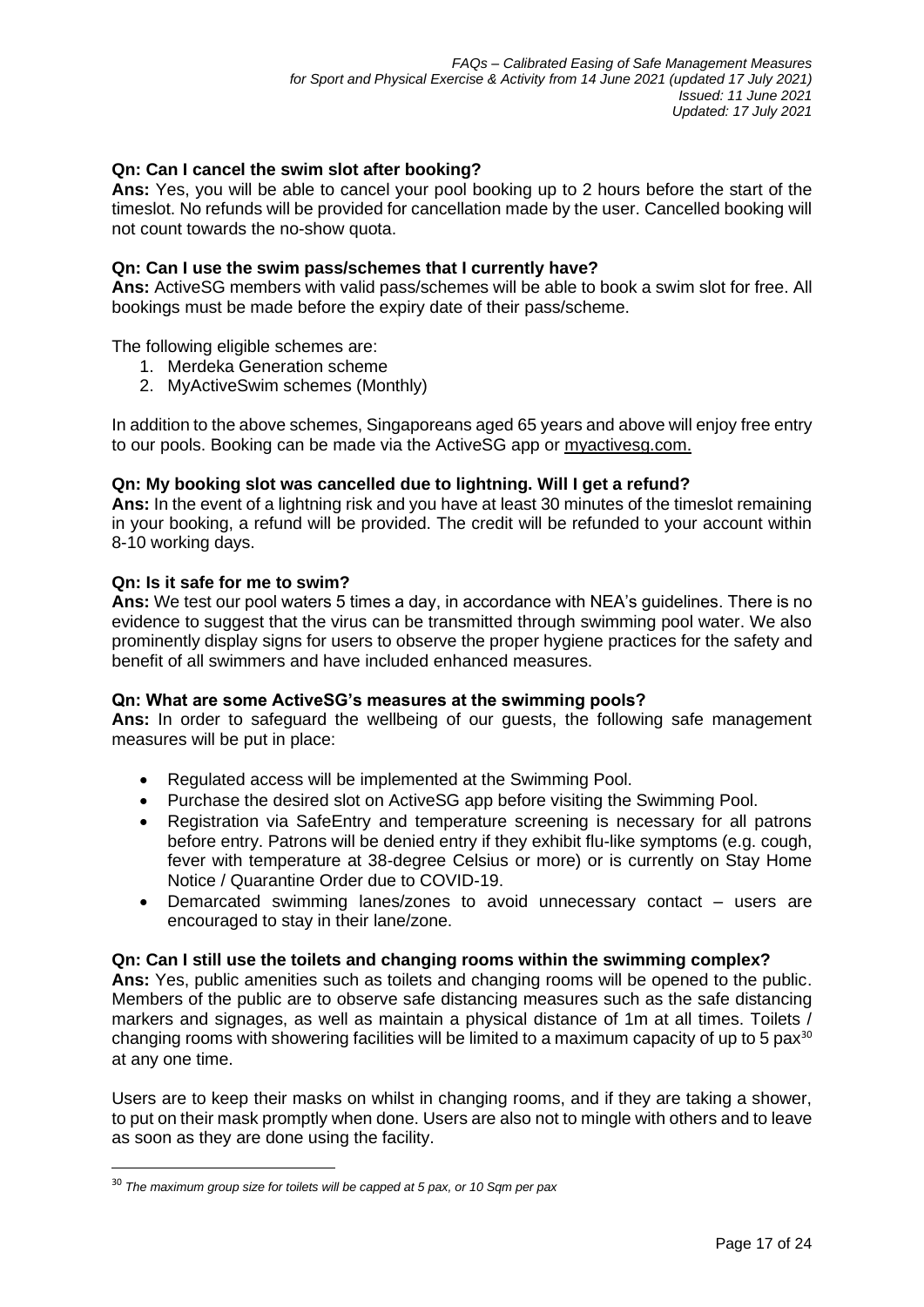## **Qn: The swimming pool looks empty, why can't I enter?**

**Ans:** We are regulating access to all ActiveSG swimming pools to ensure adequate safe distancing among users. Depending on facility size, there will be a limited number of pax allowed each time.

### ➢ *Coaching at Swimming Pools*

### **Qn: Can I conduct 1-to-1 coaching or group classes in the swimming complex?**

**Ans:** Organised classes can only be conducted on 12pm to 6pm (Monday-Friday) and 9am to 6pm (Sat-Sun). Coaches will need to have a confirmed allocated slot before any coaching is allowed in the ActiveSG pools. From 14 June onwards, the group size will be increased from 2 to 5. The coach or instructor is considered as part of the group size of  $5<sup>31</sup>$ . There should be no intermingling between different groups. Coaches will have to wear masks at all times when they are not in the pool.

### **Qn: I am a swimming coach. How do I book swim slots for my classes?**

**Ans:** Coaches with valid Usage Permit will be informed when allocation exercise commences. The SportSG Booking office will process your application and allocate slots accordingly. Registration confirmation and receipt will be sent via email.

If there are caregivers within the group that needs to enter the pool, they must be included in one of the 5  $pax^{32}$  quota.

You will be required to assemble your students outside the pool and bring them in as a group. Please show your coaching confirmation email to the staff on duty. All students / caregivers / coaches are required to purchase an entry pass and tap the QR code for entry into the pool.

### **Qn: What is the duration for each coaching slot at the swimming pool?**

**Ans:** The duration for each allocated slot is 180 minutes. You may coach an unlimited number of classes within the 180 minutes slot.

### **Qn: I am a swimming coach. How many students can I teach at one time?**

**Ans:** There is no restriction on the number of sessions to be held consecutively within the allocated slot. However, the coach must ensure that there is a maximum of 5 pax per group (including the instructor) in the swimming complex at any time. The previous class of students must exit the swimming complex before the next class of students can enter the swimming complex. This is to ensure that the capacity at the swimming complex is kept within the permissible limit at any one time. The classes must be conducted in adherence to the Safe Management Measures.

## *3. ActiveSG Sport Halls And Courts*

### **Qn: Can I use the sport halls and courts?**

**Ans:** All indoor sports halls will remain open for registered coaches to conduct low-intensity classes while outdoor ActiveSG sport facilities will remain open to the public.

<sup>&</sup>lt;sup>31</sup> Group activities are now limited to no more than 5 participants, instead of 2 participants. An instructor may coach a maximum *of up to 4 persons per swim lane, subject to the venue capacity limit and safe management measures.*

<sup>&</sup>lt;sup>32</sup> Group activities are now limited to no more than 5 participants, instead of 2 participants. An instructor may coach multiple *groups of up to 5 pax (including instructor), subject to the venue capacity limit and safe management measures.*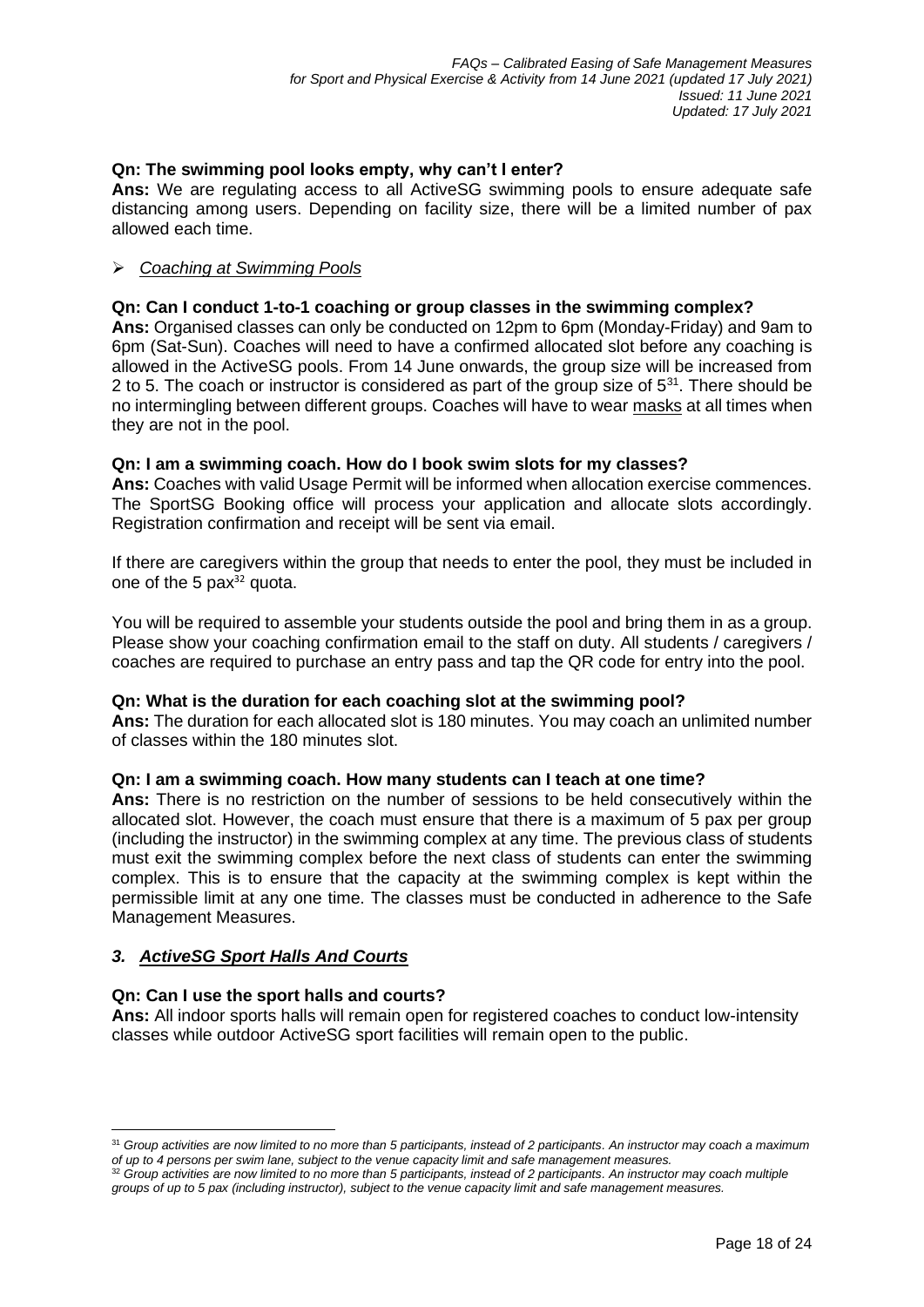With effect from 19 July – 8 August 2021, the group size for indoor, unmasked sport and physical exercise & activity will reduce to 2 persons (including instructor).

However, up to 5 persons (including instructor) may be allowed in a group, if all 5 individuals fulfil **any one** of the following conditions:

- vii) fully vaccinated under the national vaccination program using PSAR authorised vaccines and have had time to develop sufficient protection (i.e. two weeks after the second dose),
- viii) recovered from COVID-19 (within the past 270 days)
- ix) have obtained a negative result on a Pre-Event Test taken in the past 24 hours before the expected end of the class/programme/event.

Persons fulfilling **any** of the above are termed as being "eligible". Where there are groups larger than 2 persons, there can be no participants with a mix of eligibility status in the same class/programme. i.e. there is to be no mixing of cohort within a class if there are multiple groups in an indoor, unmasked activity. A class is either all eligible or all not eligible – there should not be some in groups of 2 and some in groups of 5.

Patrons **must be prepared** to produce proof of any one of the above conditions before **entry is allowed**. Patrons are also encouraged to arrive 15 minutes earlier for the verification process and to avoid delays. We seek your understanding for the longer wait time.

Prior booking via the ActiveSG app or [myactivesg.com](https://www.myactivesg.com/) is required. ActiveSG staff will be deployed to ensure safe distancing, and we reserve the right to turn away visitors to avoid overcrowding within these facilities. Individuals who feel unwell, should not visit our sport halls and are to seek medical attention.

A physical distancing of 2m (i.e. 2 arms-length) between individuals should be observed, with transient contact permissible during play. The person who booked the court must be present and will be counted into the maximum number of pax allowed per court. It is also mandatory for the member who booked the slot to be present during the time of play and be part of the group of players on court. Coloured wrist-tags will be issued to those allowed to enter the sport hall and groups must keep to those of the same colour wrist-tags. There should be no intermingling between different groups. There are also facility/sport specific measures that may supersede general safe management measures.

### **Qn: What are the operating hours of the sport halls and courts?**

**Ans:** The indoor sport halls and outdoor facilities will be opened daily from 7am to 10pm.

### **Qn: What should I do before visiting ActiveSG outdoor facilities (i.e. tennis court, outdoor netball courts)?**

**Ans:** You are required to book a slot via the ActiveSG app or [myactivesg.com](https://www.myactivesg.com/) before visiting the sport hall or outdoor court. The person who booked the court must be present and will be counted into the maximum pax allowed per court. It is also mandatory for the member who booked the slot to be present during the time of play and be part of the group of players on court. Coloured wrist-tags will be issued to those allowed to enter the sport hall and groups must keep to those of the same colour wrist-tags. No mixing between groups is allowed.

There will be no refund of booking for players who fail to comply with ActiveSG rules.

### **Qn: How far ahead in advance can I start booking the slots?**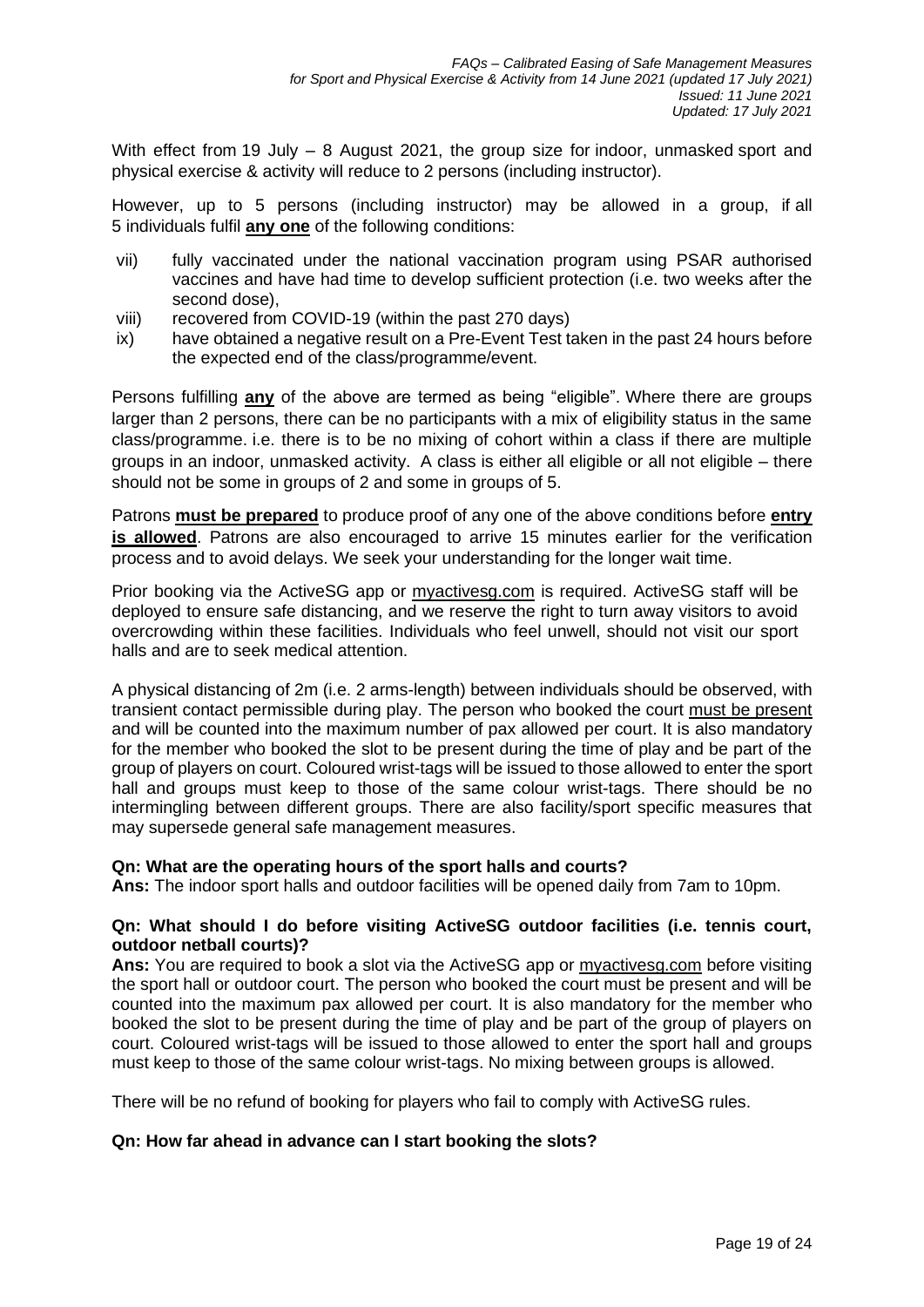**Ans:** ActiveSG Verified Members can book ActiveSG facilities up to 15 days in advance; ActiveSG Non-verified Members and Account holders (i.e. non-members) can book ActiveSG facilities up to 14 days in advance.

### **Qn: Can I choose my preferred slot?**

**Ans:** Yes. Each slot will have 50mins of playable time. All patrons should use the remaining 10mins to clear and clean up for the next group of users.

### **Qn: Can I walk-in if I have not booked a slot?**

**Ans:** No. All patrons are required to book a slot prior to using the courts.

### **Qn: Can I book multiple courts in the same hour?**

**Ans:** No, patrons can only book one type of court in the same hour.

### **Qn: Can I book two consecutive sessions?**

**Ans:** You are encouraged to book ONE session (50mins) per day. This is to ensure that all patrons have equal chance to use the courts.

### **Qn: What is the maximum number of pax allowed inside the facility?**

**Ans:** The maximum number of pax is dependent on the number of facilities in each sports hall. Each facility inside the sports hall has a capacity limit of up to 30pax.

### **Qn: Can I release the slot after booking?**

**Ans:** All booked slots cannot be released and are non-refundable.

## **Qn: How many people are allowed on courts that will remain open at any one time?**

**Ans:** There are different capacity limits for different facilities, as follows:

### **From 19 July to 8 August 2021:**

- Squash: Max of 2 pax per group (including coach) per court.
- Table tennis: Max of 2 pax per group (including coach) per table.
- Badminton: Max of 2 pax per group (including coach) for each court.
- Tennis: Max of 5 pax per group (including coach) for each court.
- For Team Sport (outdoor): Max of 5 pax per group (including coach). Depending on facility capacity, multiple groups of 5 pax can share the court but must maintain 2m distancing between individuals and 3m distancing between groups.

For Team Sport (indoor): Max of 2 pax per group (including coach). Depending on facility capacity, multiple groups of 2 pax can share the court but must maintain 2m distancing between individuals and 3m distancing between groups.

- Basketball: Max of 2 pax per group (including coach) per half court
- Volleyball: Max of 2 pax per group (including coach) per half court
- Floorball: Max of 2 pax per group (including coach) per half court
- Netball: Max of 2 pax per group (including coach) per half court

Group size of *outdoor* mask-up/mask-down activities remain unchanged at 5 pax per group (including instructor), up to 50 pax, or the capacity limit of the venue, whichever is lower.

However, **up to 5 persons** (including instructor) may be allowed in a group, if all 5 individuals fulfil any one of the following conditions: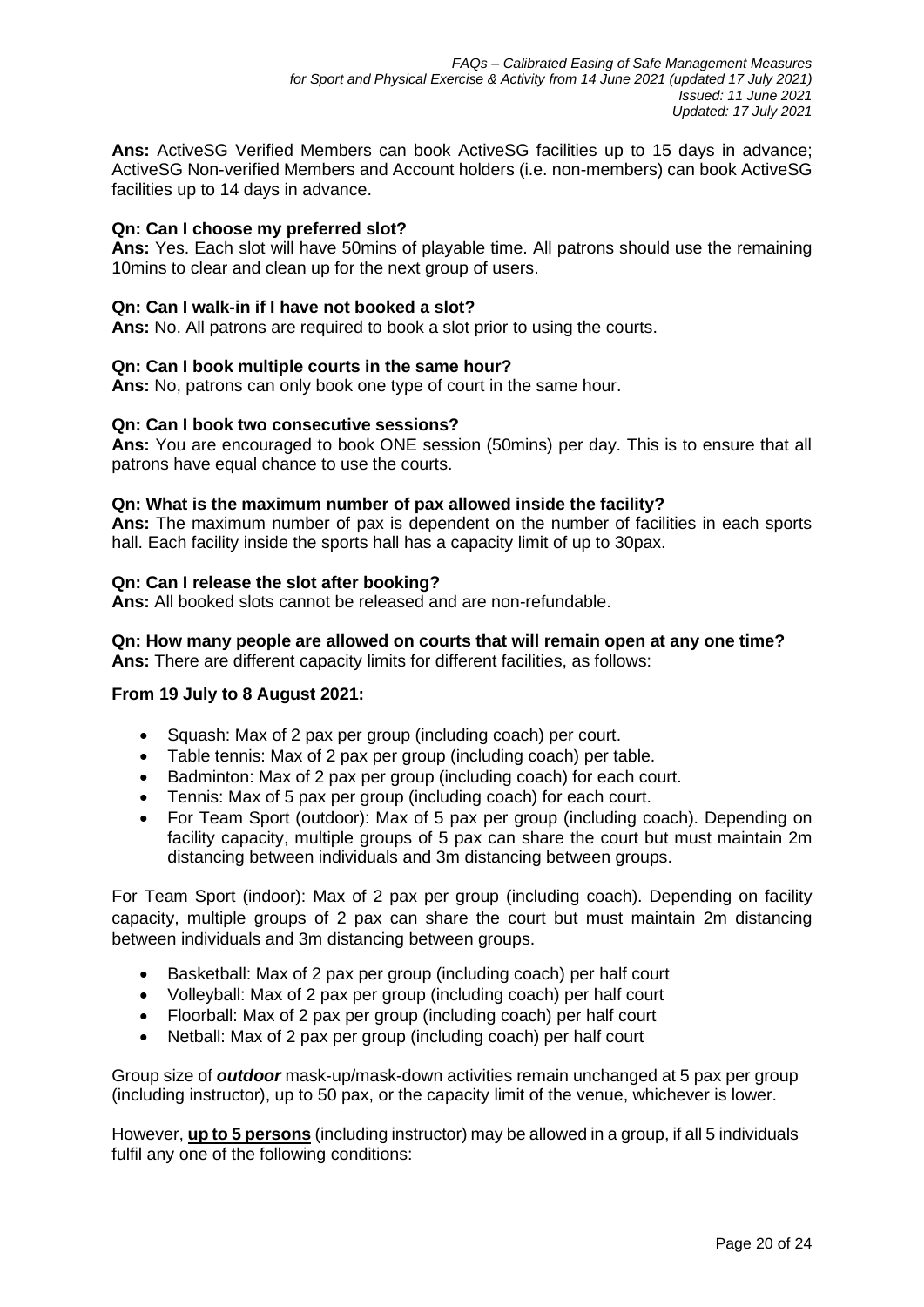i) fully vaccinated under the national vaccination program using PSAR authorised vaccines and have had time to develop sufficient protection (i.e. two weeks after the second dose),

ii) recovered from COVID-19 (within the past 270 days)

iii) have obtained a negative result on a Pre-Event Test taken in the past 24 hours before the expected end of the class/programme/event.

Persons fulfilling any of the above are termed as being "eligible". Where there are groups larger than 2 persons, there can be no participants with a mix of eligibility status in the same class/programme. i.e. there is to be no mixing of cohort within a class if there are multiple groups in an indoor, unmasked activity. A class is either all eligible or all not eligible – there should not be some in groups of 2 and some in groups of 5.

Patrons must be prepared to produce proof of any one of the above conditions before entry is allowed. Patrons are also encouraged to arrive 15 minutes earlier for the verification process and to avoid delays. We seek your understanding for the longer wait time.

### **Qn: I am a coach for indoor sports (eg badminton, table tennis, squash), can I coach 2 students consecutively within my allocated 50min timeslot?**

**Ans:** Yes you can, under the following conditions: the coach is the hirer and the hirer must always be present. The first student must leave the Sport Hall before the next student can enter.

### **Qn: I am a coach for indoor sports (eg badminton, table tennis, squash). The hirer of the court is the parent of my student(s). As only 2 pax are allowed into the court (including coach), can we still proceed with the coaching session?**

**Ans:** For the coaching session, the hirer must be present to sign in for the booked court but is not required to stay throughout the session. Parents may wait outside the Sport Hall or return to pick their children after. Using screenshots of the booking to sign in is not permissible.

## **Qn: Can I still use the toilets and changing rooms within the sport halls?**

**Ans:** Yes. The toilets, changing rooms and shower facilities at the ActiveSG Stadiums will remain open to the public. Members of the public are to observe safe distancing measures such as the safe distancing markers and signages, as well as maintain a physical distance of 1m at all times. Toilets / changing rooms with showering facilities will be limited to a maximum capacity of up to 5 pax $33$  at any one time.

Users are to keep their masks on whilst in changing rooms, and if they are taking a shower, to put on their mask promptly when done. Users are also not to mingle with others and to leave as soon as they are done using the facility.

## **Qn: Can I coach in the sport halls?**

**Ans:** While ActiveSG's booking policy does not allow for coaching, league operations or business activities on our courts, ActiveSG will not enforce this policy on goodwill basis due to the current COVID-19 situation. However, all safe distancing measures will still apply and be enforced.

ActiveSG will continue to review our booking policy on coaching.

# *4. ActiveSG Gym*

*<sup>33</sup> The maximum group size for toilets will be capped at 5 pax, or 10 Sqm per pax.*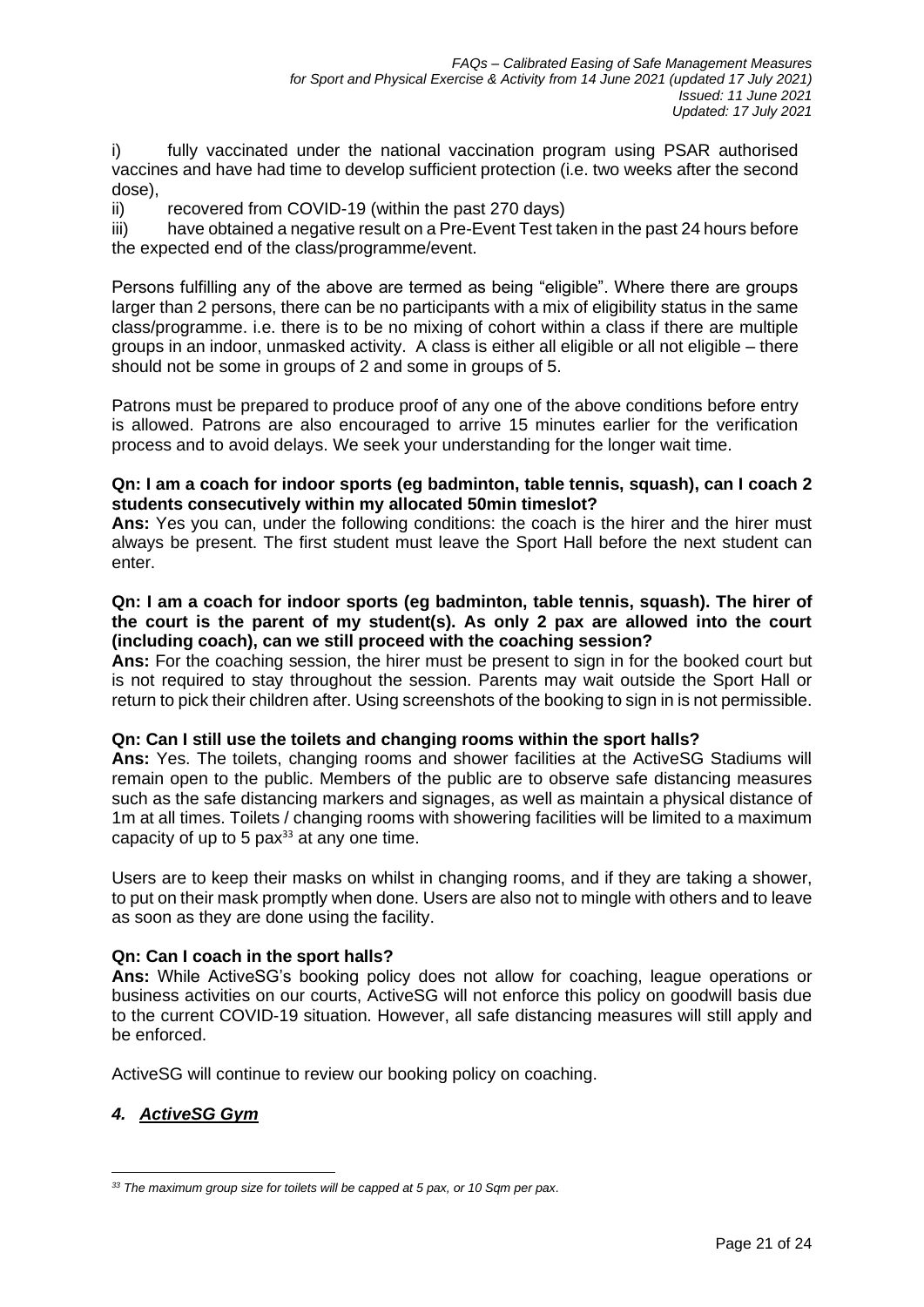## **Qn: What are the operating hours of the gym?**

**Ans:** All gyms will are open from Monday-Sunday from 7.00am-10.30pm (except the gyms at Toa Payoh West CC, Ang Mo Kio CC, Bukit Batok Swimming Complex and Enabling Village which will operate from 7.00am to 10.00pm).

## **Qn: How far ahead must I book for gym slots?**

**Ans:** ActiveSG Verified Members and ActiveSG Non-verified Members and Account holders (i.e. non-members) can book ActiveSG facilities up to 3 days in advance.

## **Qn: Can I exercise with a friend?**

**Ans:** With effect from 19 July – 8 August 2021, the group size for indoor, unmasked sport and physical exercise & activity will reduce to 2 persons (including instructor).

However, up to 5 persons (including instructor) may be allowed in a group, if all 5 individuals fulfil **any one** of the following conditions:

- x) fully vaccinated under the national vaccination program using PSAR authorised vaccines and have had time to develop sufficient protection (i.e. two weeks after the second dose),
- xi) recovered from COVID-19 (within the past 270 days)
- xii) have obtained a negative result on a Pre-Event Test taken in the past 24 hours before the expected end of the class/programme/event.

Persons fulfilling **any** of the above are termed as being "eligible". Where there are groups larger than 2 persons, there can be no participants with a mix of eligibility status in the same class/programme. i.e. there is to be no mixing of cohort within a class if there are multiple groups in an indoor, unmasked activity. A class is either all eligible or all not eligible – there should not be some in groups of 2 and some in groups of 5.

Patrons **must be prepared** to produce proof of any one of the above conditions before **entry is allowed**. Patrons are also encouraged to arrive 15 minutes earlier for the verification process and to avoid delays. We seek your understanding for the longer wait time.

## *5. ActiveSG Studio*

### **Qn: Will the studios remain open?**

**Ans:** Yes. Please note that with effect from 19 July – 8 August 2021, the group size for indoor, unmasked sport and physical exercise & activity will reduce to 2 persons (including instructor). However, up to 5 persons (including instructor) may be allowed in a group, if all 5 individuals fulfil **any one** of the following conditions:

- xiii) fully vaccinated under the national vaccination program using PSAR authorised vaccines and have had time to develop sufficient protection (i.e. two weeks after the second dose),
- xiv) recovered from COVID-19 (within the past 270 days)
- xv) have obtained a negative result on a Pre-Event Test taken in the past 24 hours before the expected end of the class/programme/event.

Persons fulfilling **any** of the above are termed as being "eligible". Where there are groups larger than 2 persons, there can be no participants with a mix of eligibility status in the same class/programme. i.e. there is to be no mixing of cohort within a class if there are multiple groups in an indoor, unmasked activity. A class is either all eligible or all not eligible – there should not be some in groups of 2 and some in groups of 5.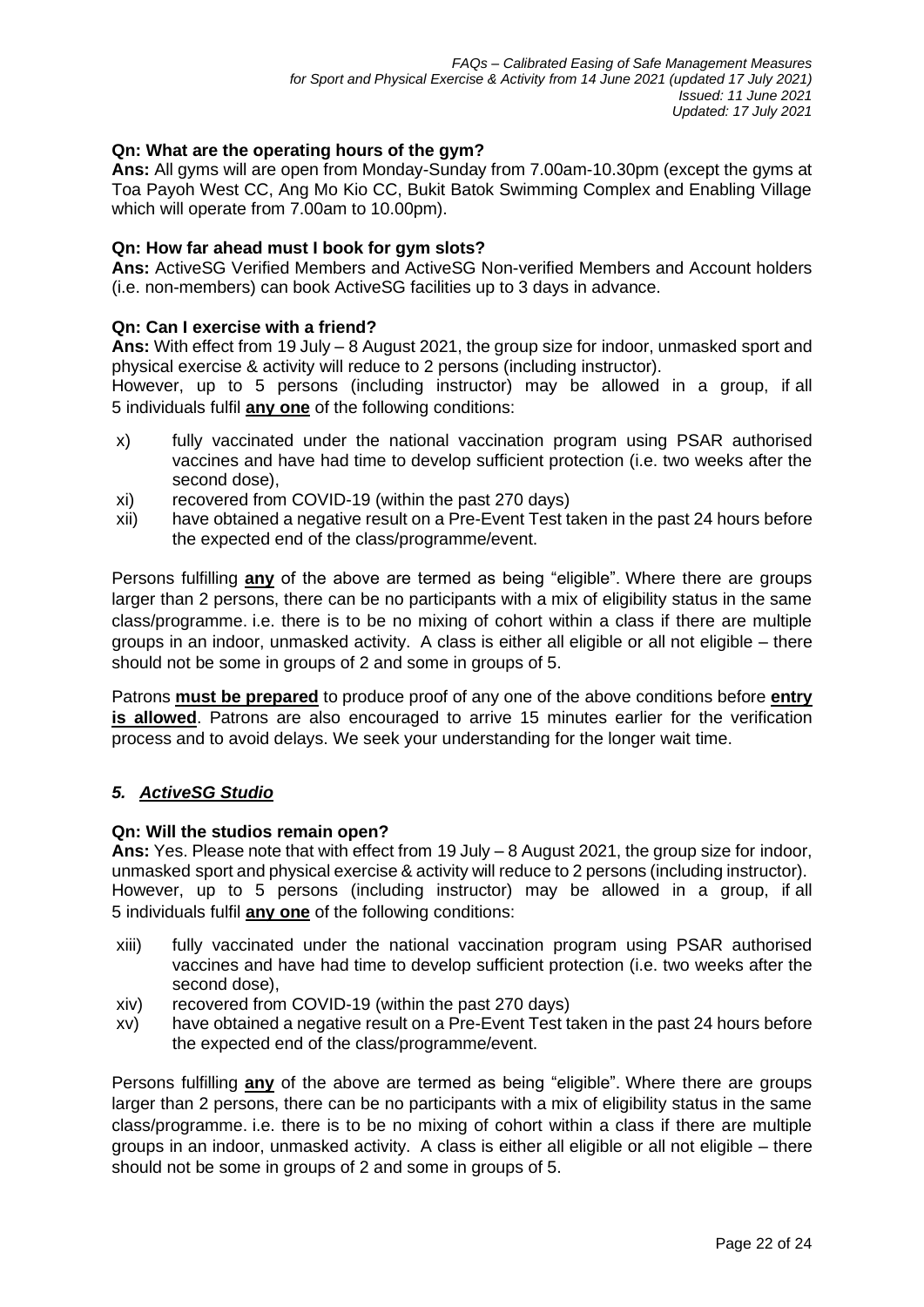Patrons **must be prepared** to produce proof of any one of the above conditions before **entry is allowed**. Patrons are also encouraged to arrive 15 minutes earlier for the verification process and to avoid delays. We seek your understanding for the longer wait time.

Please check the list of Sport Singapore's indoor facilities and programmes during this period at<https://www.myactivesg.com/Facilities/Sport-Centres/Facilities-Closure>

Participants, instructors and staff also have to adhere to the set of safe management measures (SMMs) per Annex in the [Sport Singapore's guidance on 11 June 2021 \(updated](https://www.sportsingapore.gov.sg/Newsroom/Media-Releases)  [18 June\).](https://www.sportsingapore.gov.sg/Newsroom/Media-Releases)

## *6. Dual-Use Scheme Facilities*

### **Qn: What school facilities will be open for public use under the Dual-Use Scheme (DUS)?**

**Ans:** In line with the progressive resumption of activities in Singapore, SportSG and MOE will reopen selected DUS Chargeable Fields (CFs), Indoor Sport Halls (ISHs) and Eunoia Junior College (EJC)'s running track for public use from 3 July 2021 (Saturday) onwards. Bookings for the DUS CFs and ISHs can be made in advance through the ActiveSG app from 29 June 2021.

All other DUS free-to-play (FTP) facilities will remain closed to the public till further notice.

For more information on the DUS facilities that will be open for public use, as well as the booking details, please refer to https://myactivesg.com

MOE and SportSG will continue to review the DUS arrangements as the COVID-19 situation evolves.

### **Qn: How many people are allowed at the DUS facilities at any one time? Ans:**

## **For indoor Sport hall**

## **From 19 July – 8 August 2021:**

- For Badminton: Max of 2 pax (inclusive of coach) per court.
- For Team Sports (e.g. Netball, Volleyball, Basketball, Floorball): Max of 2 pax per group (inclusive of coach) per half court, and to maintain a distance of 3m between groups.

However, up to 5 persons (including instructor) may be allowed in a group, if all 5 individuals fulfil **any one** of the following conditions:

- xvi) fully vaccinated under the national vaccination program using PSAR authorised vaccines and have had time to develop sufficient protection (i.e. two weeks after the second dose),
- xvii) recovered from COVID-19 (within the past 270 days)
- xviii) have obtained a negative result on a Pre-Event Test taken in the past 24 hours before the expected end of the class/programme/event.

Persons fulfilling **any** of the above are termed as being "eligible". Where there are groups larger than 2 persons, there can be no participants with a mix of eligibility status in the same